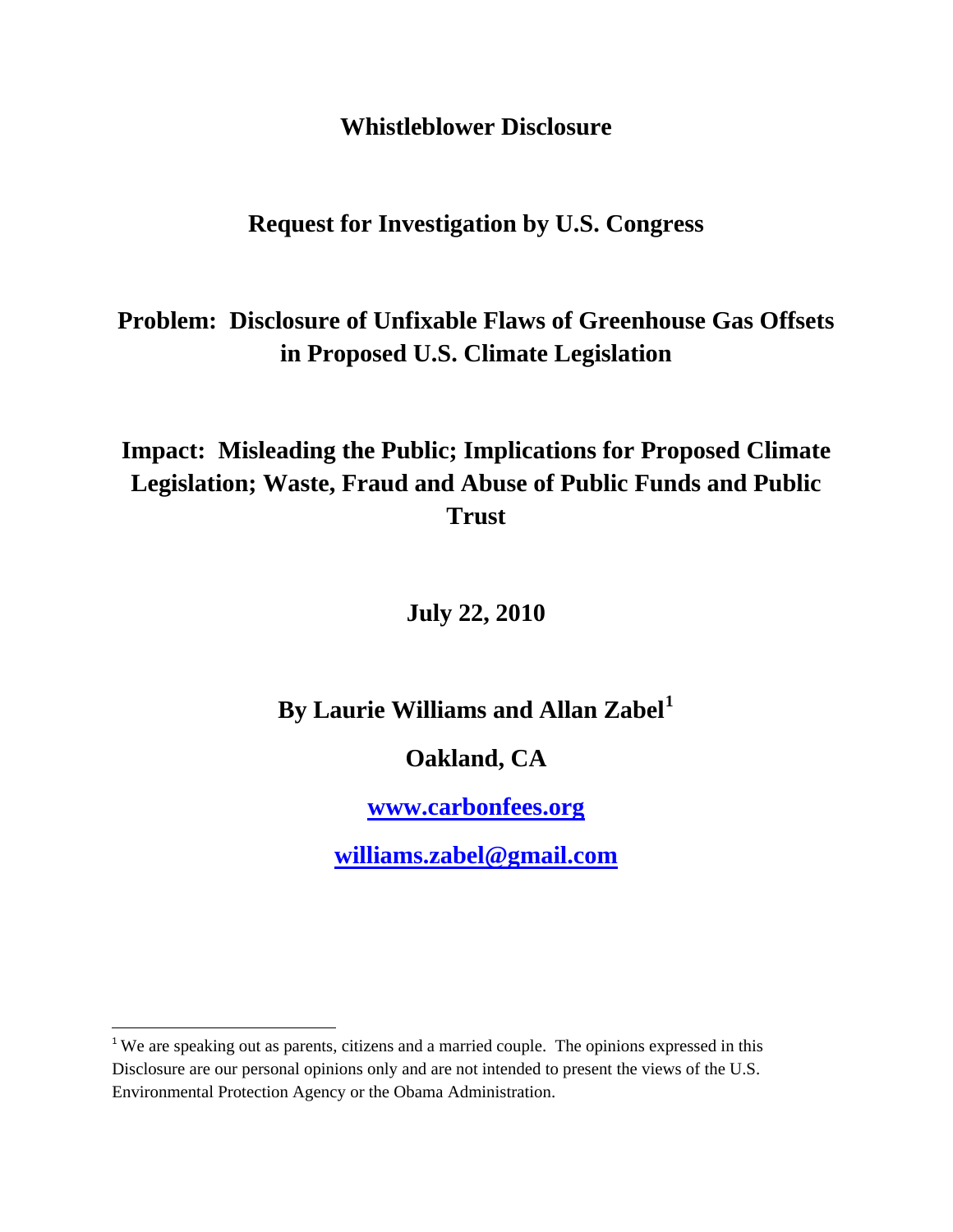## **TABLE OF CONTENTS**

| I.   |                                                                                 |
|------|---------------------------------------------------------------------------------|
| П.   |                                                                                 |
| III. |                                                                                 |
| IV.  |                                                                                 |
| V.   |                                                                                 |
| VI.  |                                                                                 |
|      |                                                                                 |
|      |                                                                                 |
|      | 1.                                                                              |
|      | a.                                                                              |
|      | Two Approaches to Determining "Beyond Business-as-Usual"10<br>$\mathbf{b}$ .    |
|      | i.                                                                              |
|      |                                                                                 |
|      | Market Volatility in the Price of Offsets and Other Relevant<br>(a)             |
|      | (b)                                                                             |
|      | (c)                                                                             |
|      | 2. Activity Shifting (also called "Leakage") Cannot Be Tracked15                |
|      |                                                                                 |
|      |                                                                                 |
|      | VII. Third-Party Certifiers and Regulatory Oversight Cannot Solve the Problem20 |
|      |                                                                                 |
|      |                                                                                 |
|      |                                                                                 |
| IX.  |                                                                                 |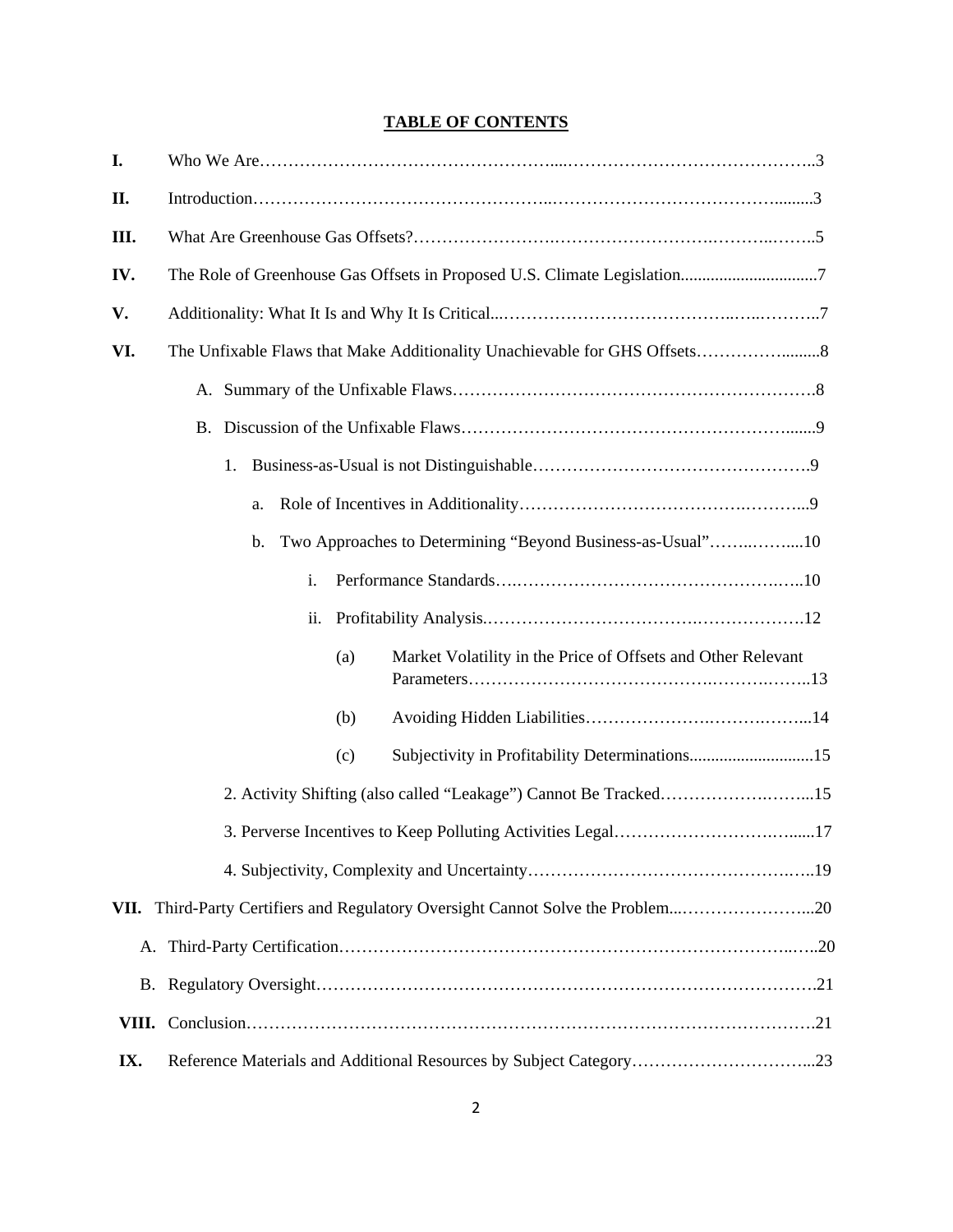### **I. Who We Are**

We provide this whistleblower disclosure in our personal capacities as citizens, parents and a married couple. While we are both current employees of the United States Environmental Protection Agency ("EPA"), this disclosure presents our personal opinions only and is not intended to represent the views of EPA or the Obama Administration.

The personal views we express in this disclosure draw on our long experience - more than 20 years for each of us - working as attorneys at EPA's San Francisco Regional Office. Allan has worked primarily on air pollution issues under the Clean Air Act and has counseled Region 9's air program on offset issues and California's cap-and-trade program for the Los Angeles area. Laurie has worked in hazardous waste, solid waste and oil pollution enforcement programs at Region 9. Both of us have experience with Supplemental Environmental Projects, an offsetstype approach to reducing penalties for environmental violations. This disclosure is based on our combined experience with offsets, cap-and-trade and environmental enforcement issues.

The recent resolution of EPA's objections to our October 31, 2009 Washington Post Op-ed, ("Cap-and-Trade Mirage," <http://www.washingtonpost.com/wp-dyn/content/article/2009/> ) and September 2009 YouTube Video (The Huge Mistake – Climate Change Solutions 2009, [http://www.carbonfees.org/home/?page\\_id=35](http://www.carbonfees.org/home/?page_id=35)), has allowed us to provide this disclosure with increased confidence that we are within our protected First Amendment rights in doing so. See [http://www.usoge.gov/ethics\\_guidance/opinons/advop\\_files/2010/10x1.txt](http://www.usoge.gov/ethics_guidance/opinons/advop_files/2010/10x1.txt).

### **II. Introduction**

This disclosure requests an investigation of the use of greenhouse-gas ("GHG") offsets in proposed federal climate legislation.<sup>[2](#page-2-0)</sup> We argue that the concept of GHG offsets is fundamentally flawed and cannot be fixed. As a result, including GHG offsets in U.S. climate legislation would result in waste, fraud and abuse of public funds and public trust.<sup>[3](#page-2-1)</sup> It would also undermine the legislation's stated goal of reducing GHG emissions to the atmosphere. Three of the major climate legislation proposals before Congress rely on a cap-and-trade-with-offsets approach and would allow all required reductions for almost 20 years to be met with GHG offsets.<sup>[4](#page-2-2)</sup> These offsets are similar to those described in the EPA's voluntary program, "Climate

<span id="page-2-0"></span><sup>&</sup>lt;sup>2</sup> Greenhouse gas offsets are also commonly known as "carbon offsets."

<span id="page-2-1"></span><sup>&</sup>lt;sup>3</sup> EPA FY2010 Budget in Brief: <http://www.epa.gov/budget/2010/2010bib.pdf> (Cap & Trade Offsets Methodology (FY 2010 PB: \$5.0M, FY 2009 Enacted: \$0.0M, FY 2010 Increase: +\$5.0M) (Requests \$5.0 million to provide analytical support for proposed greenhouse gas cap and trade programs, including offset verification).

<span id="page-2-2"></span><sup>&</sup>lt;sup>4</sup> Waxman-Markey, American Clean Energy & Security Act [http://www.govtrack.us/congress/bill.xpd?bill=h111-](http://www.govtrack.us/congress/bill.xpd?bill=h111-2454) [2454,](http://www.govtrack.us/congress/bill.xpd?bill=h111-2454) , Kerry Boxer, Clean Energy Jobs and American Power Act,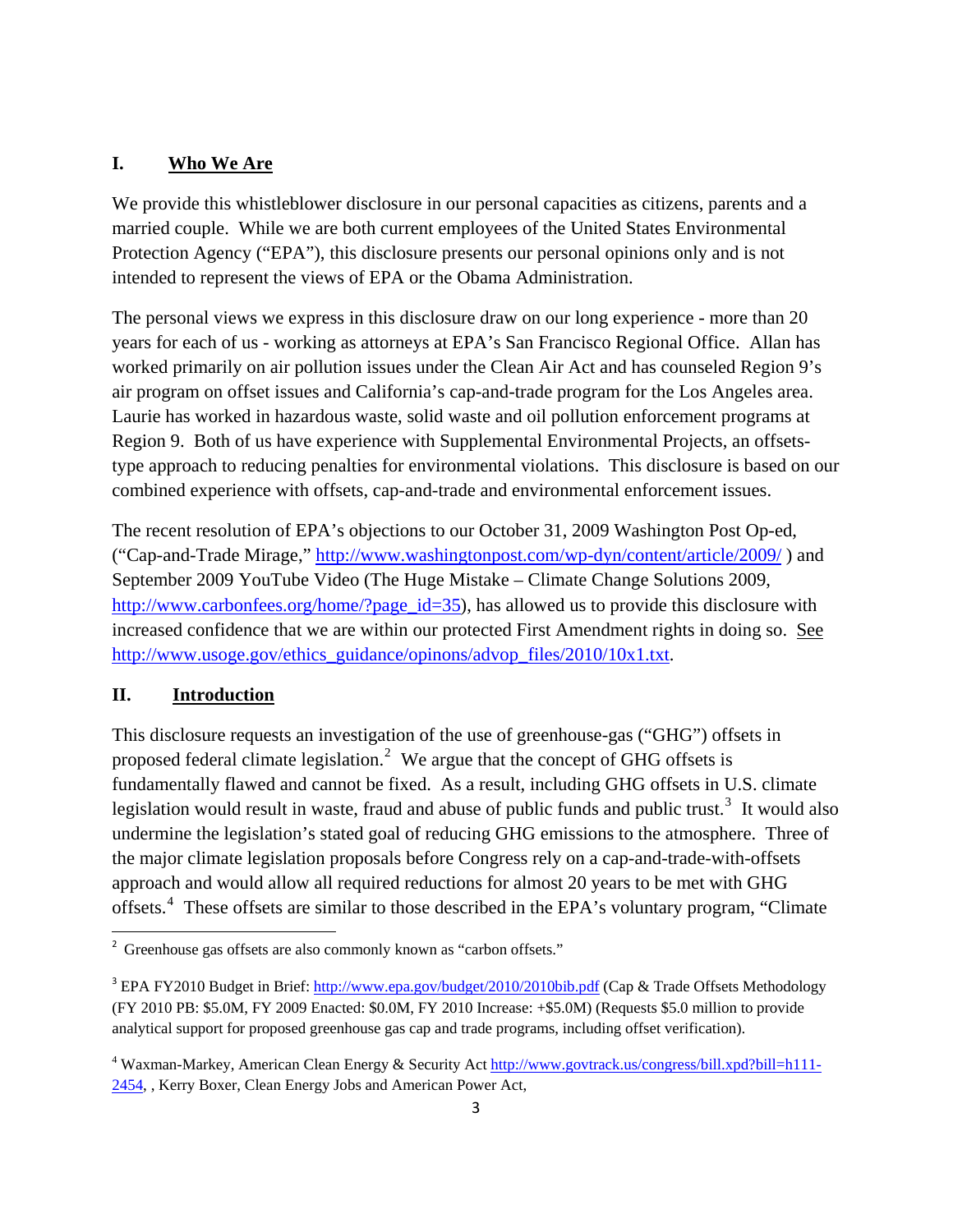Leaders,"<sup>[5](#page-3-0)</sup> and in the whitepaper recently issued by three sub-national GHG programs ("Regional GHG Programs") entitled "Ensuring Offset Quality: Design and Implementation Criteria for a High Quality Offset Program" ("Three-Regions Whitepaper").<sup>[6](#page-3-1)</sup> Our disclosure raises an urgent question because Senators Reid, Kerry and Lieberman have indicated their intention to bring an electricity-sector-only version of these cap-and-trade-with-offsets proposals to a vote in the Senate in a matter of days.

Our disclosure is drafted in the context of warnings by NASA scientists that levels of GHGs in the atmosphere have reached unsafe levels.<sup>[7](#page-3-2)</sup> In May 2009, MIT researchers concluded that "without rapid and massive action" to reduce GHG emissions, dangerous increases in global temperatures are inevitable.<sup>[8](#page-3-3)</sup> The National Science Foundation announced in March 2010 that the East Siberian Arctic Shelf, long thought to be an impermeable barrier, is perforated and beginning to leak large amounts of methane, a powerful GHG, into the atmosphere from melting permafrost below. The announcement states, "[r]elease of even a fraction of the methane stored in the shelf could trigger abrupt climate warming."<sup>[9](#page-3-4)</sup>

While the United States cannot successfully address climate change alone, a continuing U.S. failure to adopt effective domestic climate strategies weakens the chances of effective international action. Our country's ability to help forge an effective international effort is dependent on showing that the U.S. can adopt a sustainable path at home. Our request for a careful, unbiased investigation of the flaws of GHG offsets is rooted in the reality that enacting ineffective programs to address climate change is likely to have extremely serious consequences for public health and the environment, as well as the economy and national security.

<u> Andrewski politika (za obrazu za obrazu za obrazu za obrazu za obrazu za obrazu za obrazu za obrazu za obrazu</u>

<span id="page-3-0"></span><sup>5</sup> EPA Climate Leaders offset protocols at <http://www.epa.gov/stateply/documents/resources/OffsetProgramOverview.pdf>

<span id="page-3-1"></span><sup>6</sup> Release of Joint Offset Quality White Paper, May 19, 2010 http://www.rggi.org/docs/3 Regions Offsets Announcement 05 17 10.pdf

<span id="page-3-2"></span><sup>7</sup> Target Atmospheric CO2: Where Should Humanity Aim: [http://www.columbia.edu/~jeh1/2008/TargetCO2\\_20080407.pdf](http://www.columbia.edu/%7Ejeh1/2008/TargetCO2_20080407.pdf)

<span id="page-3-3"></span><sup>8</sup> MIT Research Report May 2009: <http://web.mit.edu/newsoffice/2009/roulette-0519.html>

<span id="page-3-4"></span><sup>9</sup> National Science Foundation Press Release, "Methane Releases from Arctic Shelf May Be Much Larger and Faster than Anticipated" [http://www.nsf.gov/news/news\\_summ.jsp?cntn\\_id=116532](http://www.nsf.gov/news/news_summ.jsp?cntn_id=116532)

[http://kerry.senate.gov/cleanenergyjobsandamericanpower/pdf/bill.pdf,](http://kerry.senate.gov/cleanenergyjobsandamericanpower/pdf/bill.pdf) Kerry Lieberman, American Power Act at <http://kerry.senate.gov/imo/media/doc/APAbill3.pdf>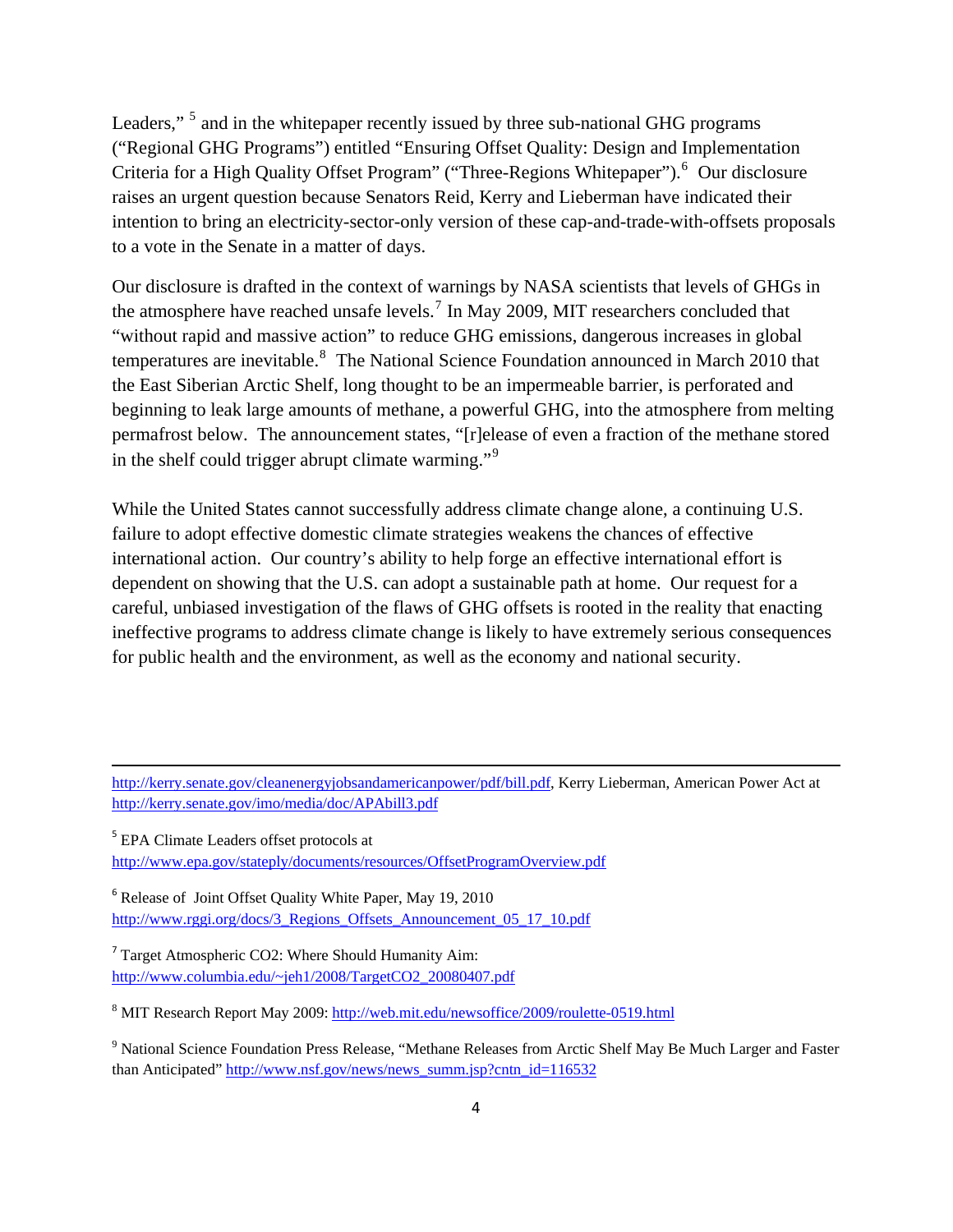### **III. What Are Greenhouse Gas Offsets?**

Offsets were not part of early cap-and-trade programs such as the EPA Acid Rain program. Nevertheless, GHG offsets have been an integral part of Europe's implementation of the European Union Emissions Trading Scheme, a GHG cap-and-trade program under the Kyoto Protocol. GHG offset are also a key element of cap-and-trade legislation proposed by the U.S. Congressional leadership to address climate change.

Cap-and-trade is a program that aims to limit or "cap" total pollutant emissions from particular sectors of the economy by setting a total acceptable level of emissions, which is gradually ratcheted down each year, until the environmental goal is achieved. Facilities are allowed to "trade" allowances by buying them from or selling them to other facilities.

Offsets are emission reductions in sectors other than the capped sectors that take the place of reductions within the capped sectors. The World Resources Institute has developed the following charts to show how offsets are supposed to work in a GHG cap-and-trade program: <sup>[10](#page-4-0)</sup>



**Figure 1 – Role of Offsets in Cap-and-Trade Programs** 

Offsets are intended to be reductions (1) beyond what is legally required and (2) beyond what would have happened anyway (also called "business-as-usual") in the non-capped sector. When GHG offsets that do not meet these criteria are counted as reductions, they allow emissions in the capped sector to exceed the cap, without the intended compensating reductions in the uncapped sectors. As shown in another World Resources diagram, Figure 2, example "c." below, when they are spurious, GHG offsets are a form of counterfeit accounting and corrupt the integrity of the GHG cap-and-trade program.

<span id="page-4-0"></span> $^{10}$  Three-Regions Whitepaper at pp. 7 and 9.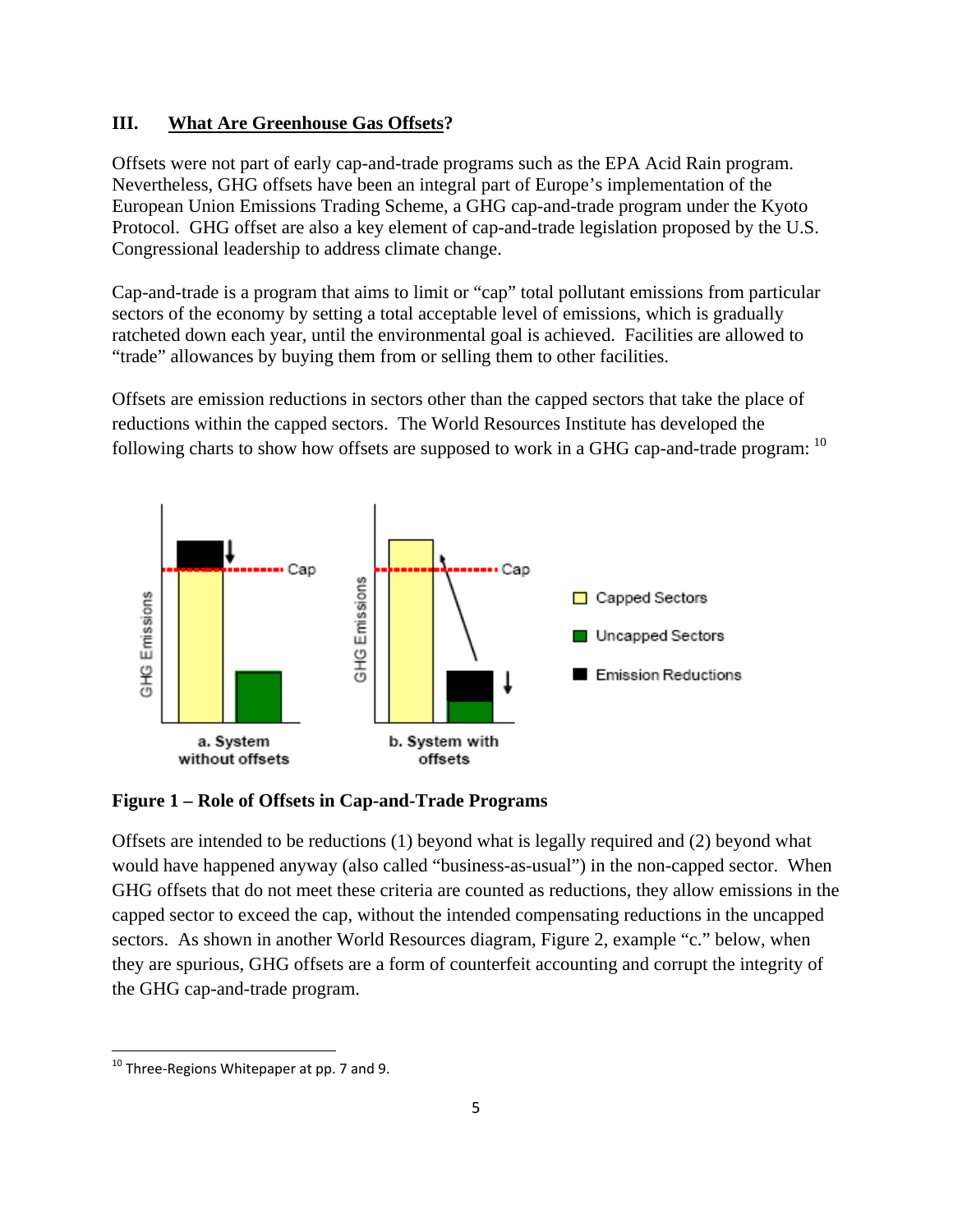

#### **Figure 2 – Impacts of Additional and Non-Additional Offsets**

Virtually all proposals to use cap-and-trade to address climate change include substantial levels of GHG offsets as a means of lowering the costs of compliance. Clearly, a cap that would reduce U.S. emissions of carbon dioxide by limiting emissions will raise the prices of permits allowing emissions — and, hence, fuel and energy prices — by a lesser amount if a significant percentage of the emission reductions can be "off-loaded" to other sectors or other countries via an offset provision. Including offset mechanisms in cap-and-trade legislation has also been seen as a means of winning political support from firms and individuals who stand to profit from participating in the offset markets. Not surprisingly, a leading proponent of the cap-and-trade approach to addressing climate change, the Pew Center on Global Climate Change has stated, "Establishing confidence in the environmental integrity of offsets is critical for the successful launch and acceptance of future cap and trade regulatory systems."<sup>[11](#page-5-0)</sup> Unfortunately, GHG offsets cannot actually be verified as net additional reductions, as we explain in detail below.

GHG offsets are considered a "non-traditional" type of offset. Traditional offsets under the Clean Air Act are limited to specific air basins and permitted facilities whose emissions are verified using long-established protocols. Traditional offsets for a specific air basin involve reductions in emissions from facilities that either lower their emissions below existing legal requirements or shut down entirely. In contrast, non-traditional offsets are putative reductions from unpermitted facilities and are therefore more difficult to track, verify and distinguish from

<span id="page-5-0"></span><sup>11</sup> [http://www.pewclimate.org/press-center/press-releases/offset-quality-initiative-releases-white-paper,](http://www.pewclimate.org/press-center/press-releases/offset-quality-initiative-releases-white-paper) July 28, 2008.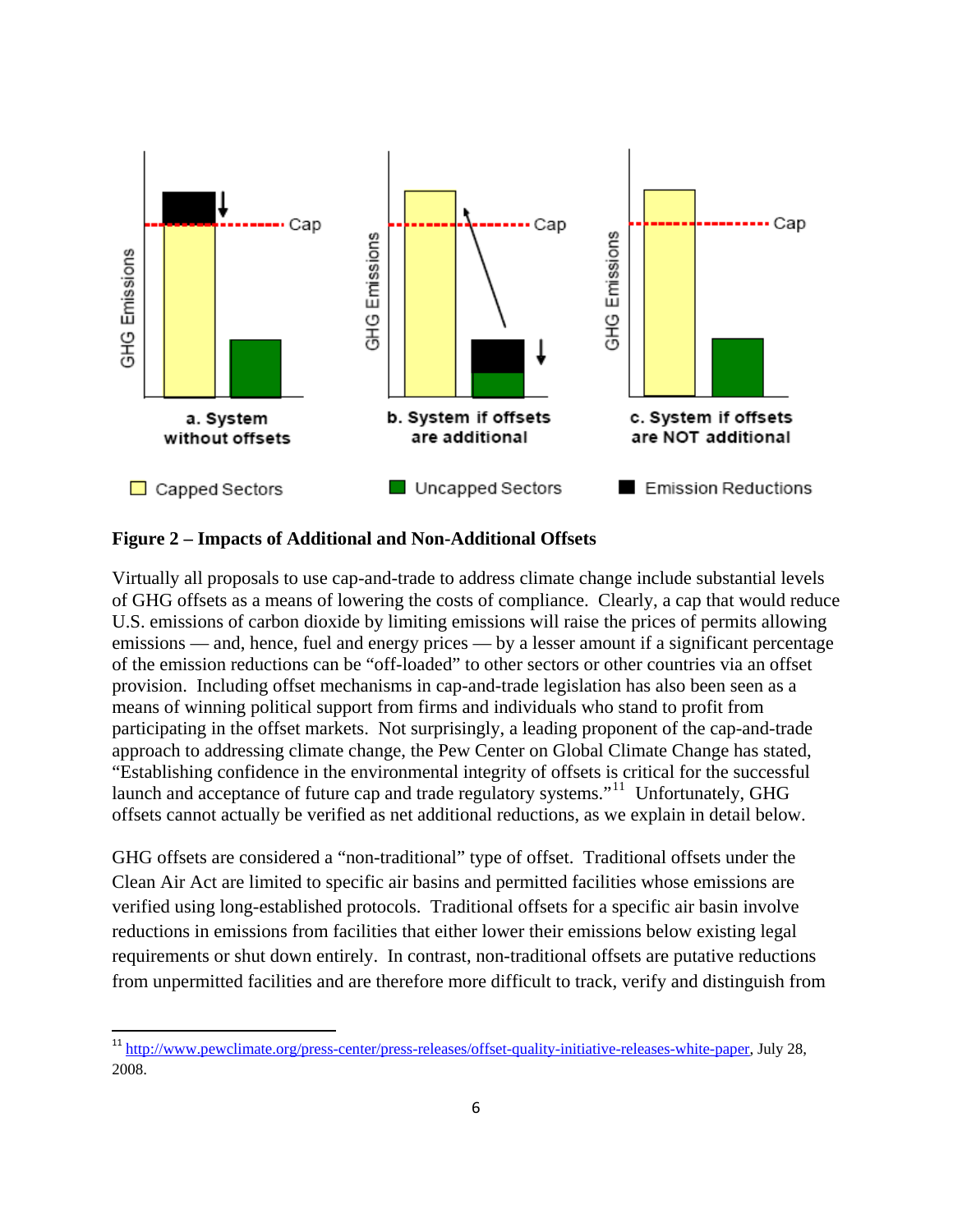the hypothetical trajectory of "business-as-usual." All GHG offsets in the proposed climate legislation before Congress are non-traditional offsets.

## **IV. The Role of Greenhouse Gas Offsets in Proposed U.S. Climate Legislation**

Greenhouse-gas offsets play a central role in all three of the major pieces of proposed climate legislation introduced in the 111th Congress: Waxman/Markey ("American Clean Energy and Security Act") bill, which passed the House in 2009, Kerry/ Boxer ("Clean Energy Jobs and American Power Act") introduced in the Senate in 2009, and Kerry/Lieberman ("American Power Act") introduced in the Senate in 2010. All three bills would authorize two billion tons of GHG offsets each year, allowing *all required greenhouse gas reductions* for almost 20 years to consist of offsets. This makes the question of GHG-offset integrity a central issue for evaluating whether these legislative proposals can accomplish their stated goal of significantly reducing GHG emissions.

The current climate program in Europe today is similar to the approach contemplated in proposed U.S. climate legislation. Companies are allowed to purchase GHG offsets to meet a substantial portion of their emission reduction requirements under the European Trading Scheme. The U.N. regulatory mechanism established to determine the eligibility of offsets to participate in the European Trading Scheme is called the Clean Development Mechanism ("CDM"). Much has been written about the flaws of this system, and many critics have assumed that these flaws could be corrected in future iterations of the program.<sup>[12](#page-6-0)</sup> This disclosure explains why the flaws that have plagued that early experience reflect intrinsic properties of GHG offsets and make them an inappropriate tool for U.S. climate legislation.

## **V. Additionality: What It Is and Why It Is Critical**

The concept of "additionality" is fundamental to GHG offset integrity. "Additionality" means that greenhouse gas emission reductions that result from the offset project must be greater than those required by law or what would have happened in the course of "business-as-usual."[13](#page-6-1) The concept of additionality is recognized in the proposed U.S. climate legislation, the EPA Climate Leaders program $^{14}$  $^{14}$  $^{14}$  and the Regional GHG Programs.<sup>[15](#page-6-3)</sup>

<span id="page-6-0"></span><sup>&</sup>lt;sup>12</sup> A Dangerous Distraction: Why Offsets are A Mistake the U.S. Cannot Afford to Make, by Friends of the Earth, September 2009,<http://www.foe.org/dangerous-distraction>; International Climate Change Programs: Lessons Learned from the European Union's Emissions Trading Scheme and the Kyoto Protocol's Clean Development Mechanism, U.S. Government Accountability Office, November 2008, <http://www.gao.gov/new.items/d09151.pdf>

<span id="page-6-1"></span> $13$  This discussion also applies to activities which result in GHG sequestration, such as certain types of forestry and agricultural practices. For simplicity, the discussion will only make reference to GHG reductions rather than both reductions and sequestration, except for the discussion concerning reforestation/afforestation.

<span id="page-6-3"></span><span id="page-6-2"></span><sup>&</sup>lt;sup>14</sup> The EPA Climate Leaders Program is an EPA industry-government partnership. Participating companies commit to reduce their impact on the global environment in order to receive EPA recognition as corporate environmental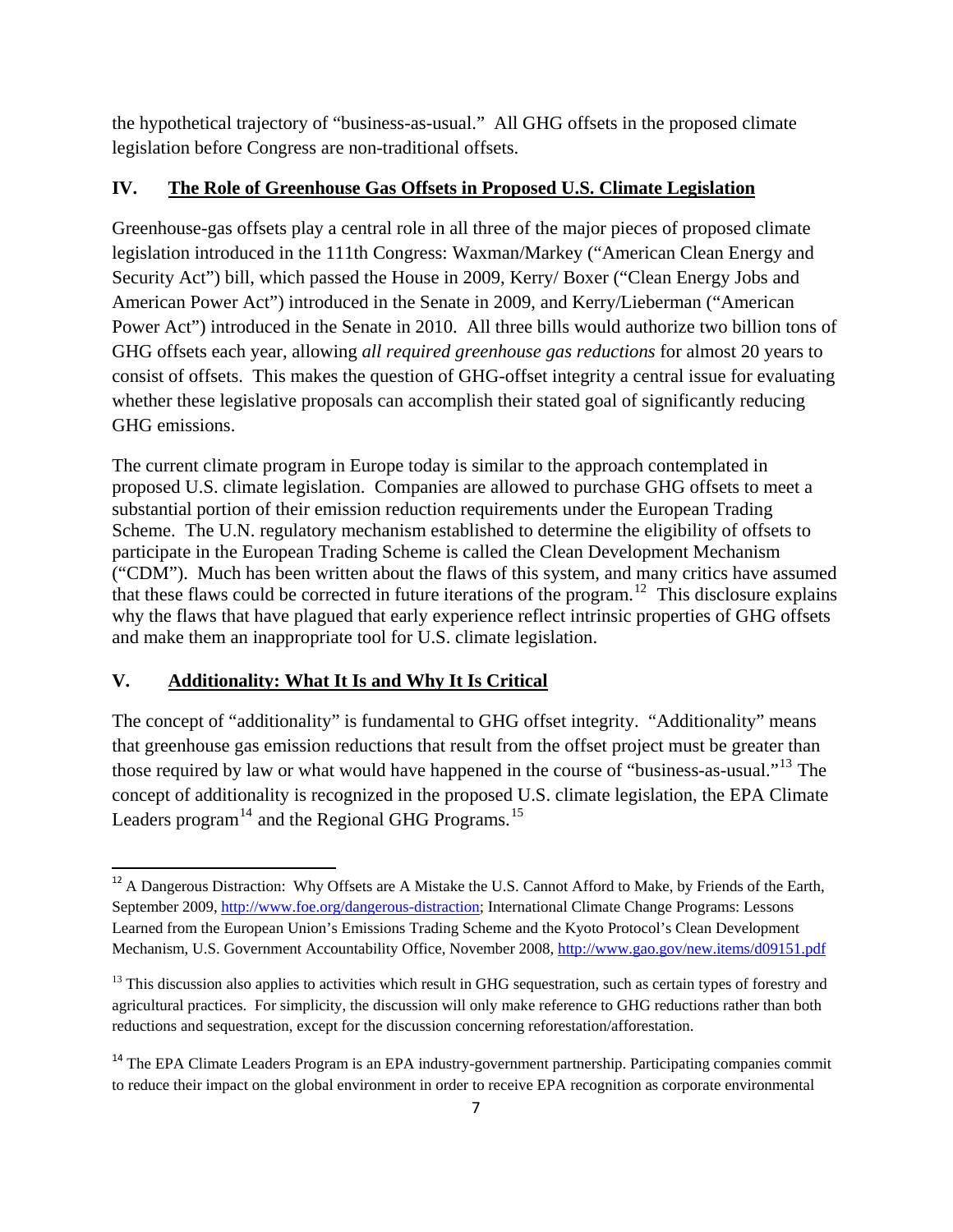Additionality is critical because it is the basis for any claim that goals set by the program are actually being achieved. As noted above, where non-additional GHG offsets are approved, they will be used to justify emissions above the climate program's limits in the capped sectors.

## **VI. The Unfixable Flaws that Make Additionality Unachievable for GHG Offsets**

Four unfixable flaws make it impossible for GHG offsets to meet the critical elements of additionality. These flaws apply to the offset protocols in Climate Leaders and in Regional GHG Programs (both planned and currently operating) as well as to the offset provisions in proposed cap-and-trade legislation. Contrary to the claims made by many advocates of offsets, these flaws cannot be fixed by certification or regulatory oversight.

# **A. Summary of the Unfixable Flaws**:

**1. Business-as-Usual is Not Distinguishable** – It is impossible to determine whether a particular project would not have happened "but for" the additional incentive provided by the offset payments (i.e., would not have "happened anyway").

**2. Activity Shifting (also called "Leakage")** –Emissions allegedly reduced by the project may simply be shifted elsewhere and there is no feasible way to track this.

**3. Perverse Incentives to Keep Polluting Activities Legal –** The dual pressures to maintain offset profits and to keep the price of GHG offsets low will increase political pressure against the development of new regulations to limit polluting activities.

**4. Subjectivity/Complexity/Uncertainty** – Subjective factors, along with complex and uncertain emissions calculations, are used to determine the baseline emissions and the allegedly additional reductions from GHG offsets. Along with the other unfixable flaws, subjectivity, complexity and uncertainty make enforcing additionality impossible.

<u> 1989 - Jan Samuel Barbara, martxa a shekara tsa 1989 - An tsa 1989 - An tsa 1989 - An tsa 1989 - An tsa 198</u> leaders. The program has created seven GHG offset protocols for use by corporate partners in meeting their GHG reduction goals.

<sup>&</sup>lt;sup>15</sup>Three-Regions Whitepaper: [http://www.midwesternaccord.org/News%20Page/Three-](http://www.midwesternaccord.org/News%20Page/Three-Regions_Offsets_Whitepaper%2005_17_10.pdf)Regions Offsets Whitepaper%2005\_17\_10.pdf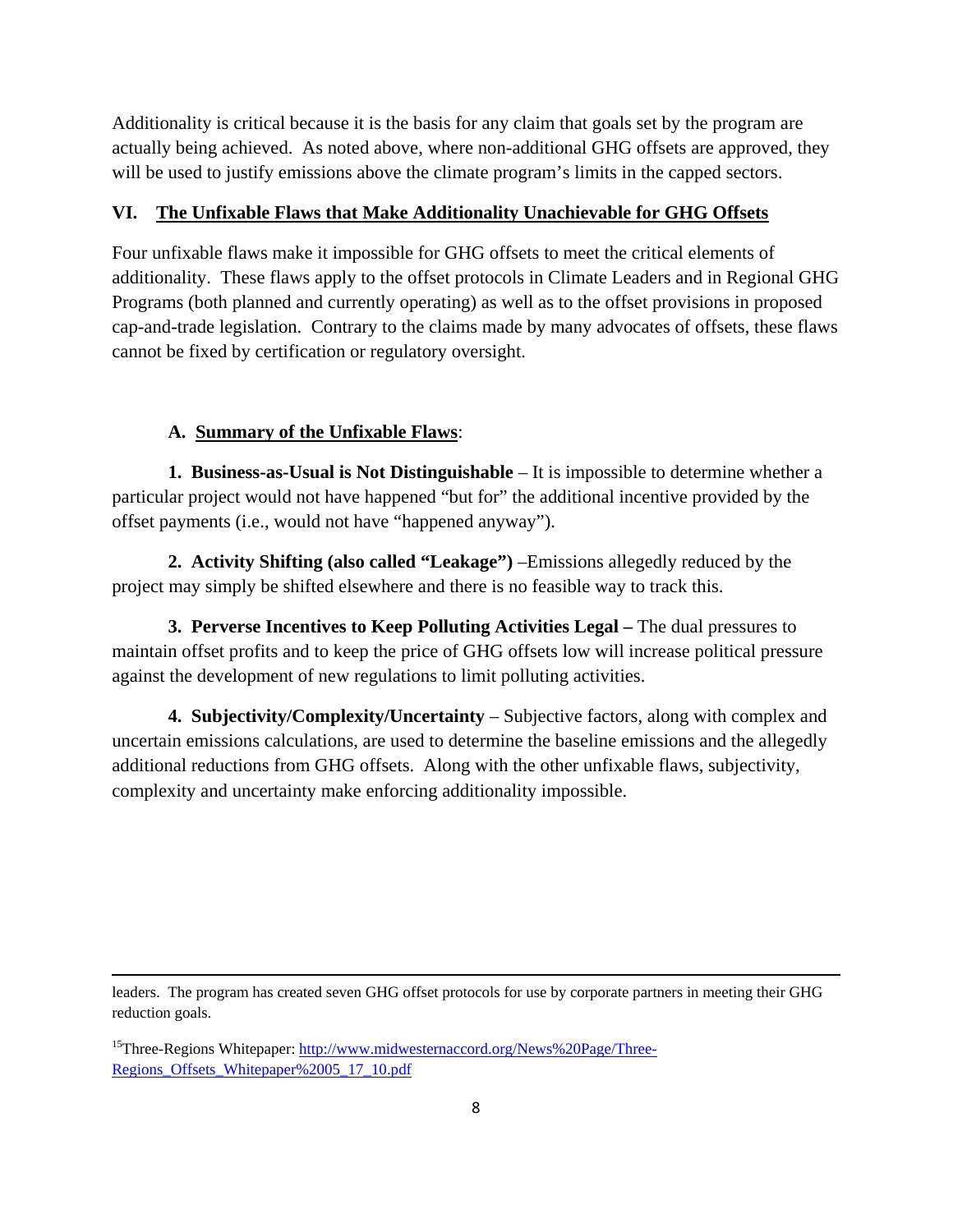#### **B. Discussion of the Unfixable Flaws**

#### 1. **Business-as-usual cannot be distinguished**

#### **a. Role of Incentives in Additionality**

A fundamental issue with generating GHG offsets is determining whether claimed emission reductions would not have occurred "but for" the GHG offset project funding. In other words, do the reductions go beyond what would have otherwise occurred in the course of "business-asusual"? With any activity that might reduce GHG emissions, the potential offset generators can be divided into three categories: business-as-usual reductions, no reductions without incentives, and no reductions.

Naturally, the composition of these groups is constantly changing depending on the costs of making reductions in GHG emissions and the size of the incentive for making the reductions.

> **GROUP 1 – Business-as-Usual Reductions -** Those who would make reductions even without the GHG offset incentive (they get a bonus)

> Group 2 – **No Reductions Without Incentives** - Those who would not make reductions "but for" the incentive provided by the GHG offsets

Group 3 – No Reductions - Those who would not make reductions even with the incentive of GHG offsets

**Group 1 – Business-as-Usual Reductions** - The first group of entities are those that would make the reductions anyway, even without the incentive of GHG offset payments. This group defines the notion of business-as-usual. The reasons that no additional incentive from GHG offset payments is needed to motivate this group to lower emissions may include:

- Increasing profits by lowering energy or other costs (e.g., buying more efficient machines which require less energy to run, or switching to a cheaper fuel which happens to have lower GHG emissions).
- Reducing liabilities, such as controlling explosive hazards or avoiding lawsuits from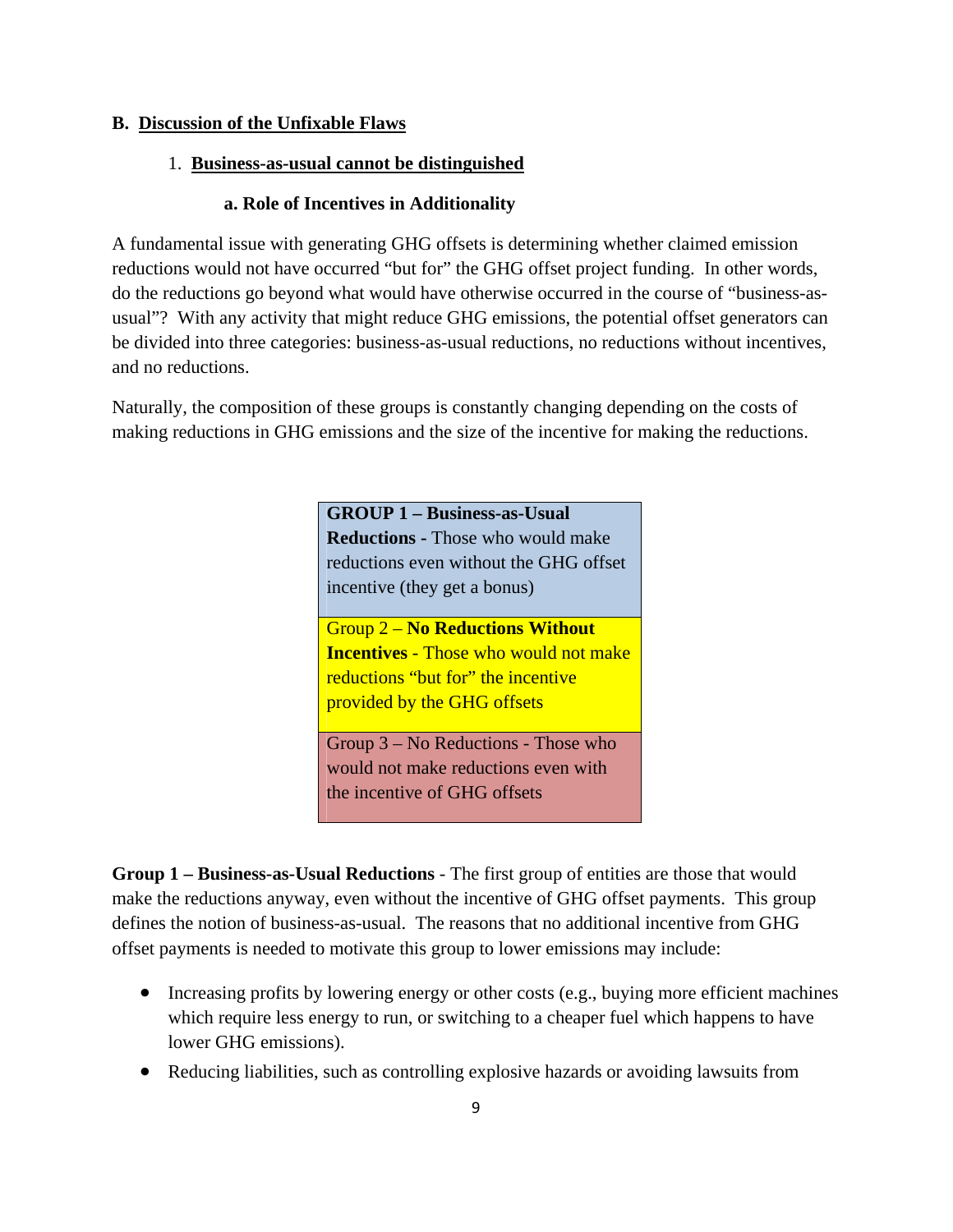neighbors over the nuisance of smells from landfills or run-off from manure lagoons.

If we pay this first group for offsets, we are giving them a bonus for doing what they would have done anyway. This bonus is environmentally counterproductive because it allows those who purchase these illegitimate offsets to increase GHG emissions above the cap.

**Group 2 – No Reductions Without Incentives** — The second group of entities — those that would not make GHG emission reductions but for the incentive of offset payments — are the target group that offset incentive programs allegedly seek to identify; however, this group cannot reliably be distinguished from Group 1.

**Group 3 – No Reductions** - The third group of entities — those that would not make the reductions even with the incentive of GHG offsets — are not relevant because they are unable or unwilling, generally for economic reasons, to lower their GHG emissions.

## **b. Two Approaches to Determining "Beyond Business-as-Usual"**

Currently, there are two approaches which are used in the attempt to distinguish between Group 1 and Group 2. These approaches are:

- Establishing a performance standard methodology which allegedly limits the generation of GHG offsets to those projects which would not have occurred in the course of business-as-usual, or
- Performing a profitability analysis to determine which GHG reduction projects would not have occurred but for the incentive of the GHG offsets.

## i. Performance Standard Methodology

A performance standard methodology attempts to determine additionality by comparing the relative performance levels and market shares of various technologies. The use of a performance standard methodology to determine additionality, and the failings of this approach, are wellillustrated in EPA's Climate Leaders Program.

Additionality is defined in the Climate Leaders Program materials as follows: "The GHG reductions must be surplus to regulation and beyond what would have happened in the absence of the project or in a business-as-usual scenario based on a performance standard methodology." While this definition pays lip service to the "beyond business-as-usual" standard, all seven of the protocols in the Climate Leaders Program use a performance standard methodology that blatantly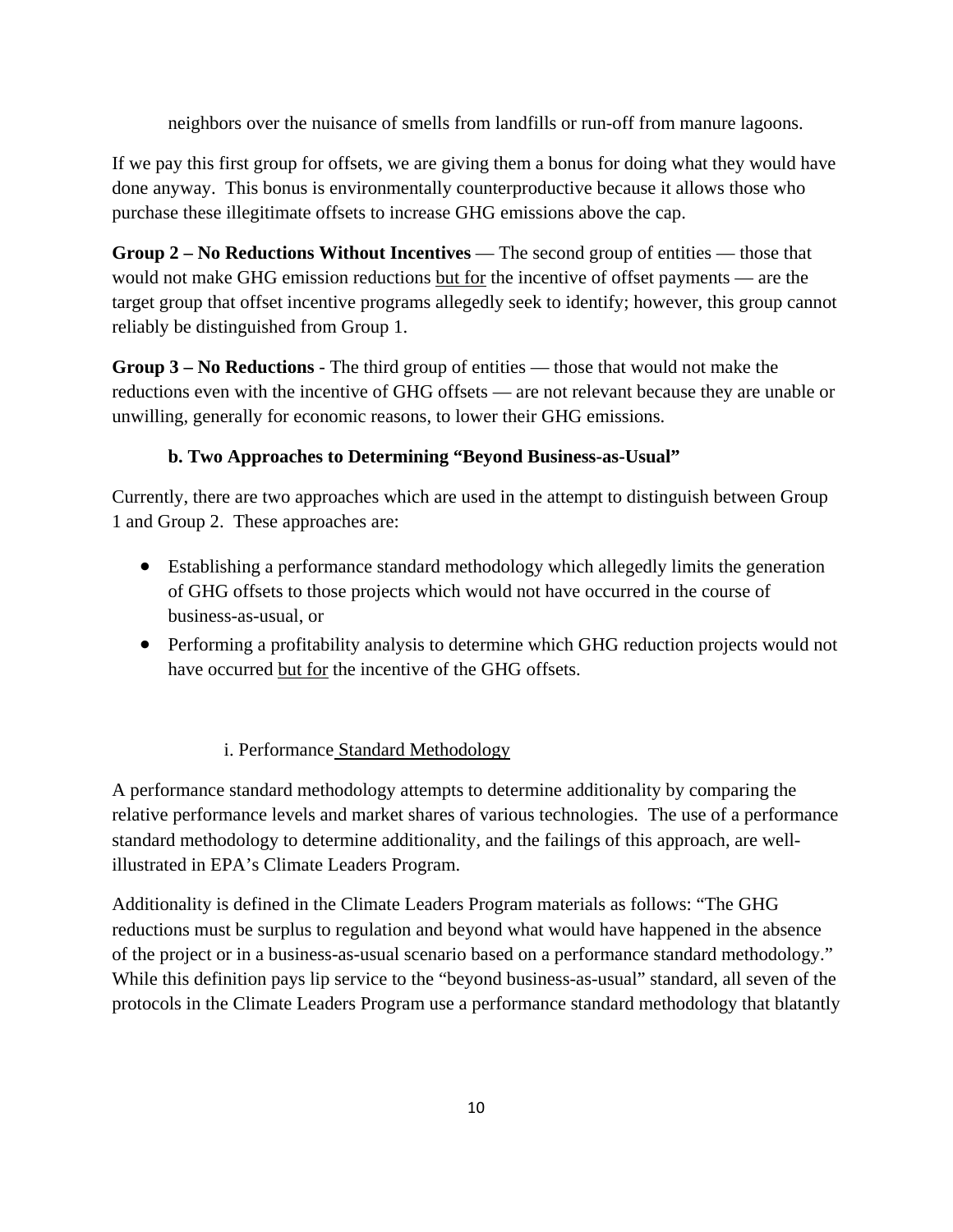allows the generation of GHG offsets for activities which are actually business-as-usual.<sup>[16](#page-10-0)</sup>

For example, the Climate Leaders program's GHG offset project methodology for "Commercial Boilers Efficiency," dated August 2008, allows offsets to be generated for the retrofit or replacement of existing boilers. The retrofit technology or replacement boiler must be in the top 20<sup>th</sup> percentile of performance when compared with commercial boilers in use between 1990 and 2003.<sup>[17](#page-10-1)</sup> This means that GHG offsets can be granted for the installation of readily-available technology that is currently being installed without the incentive of a GHG offset payment, i.e., in the course of business-as-usual. While the existence of a GHG offset incentive may induce some entities to install cleaner, more efficient, advanced technology than they otherwise might have used, the Climate Leaders protocol for commercial boilers makes no attempt to limit the generation of GHG offsets to these entities.

The contradiction between paying lip service to the "beyond business-as-usual" standard and what is actually allowed under the Commercial Boiler protocol is clearly stated in the performance standard methodology for this sector:

"The additionality determination represents a level of performance that, with respect to emission reductions or removals, or technologies or practices, is significantly better than average compared with recently undertaken practices or activities in a relevant geographic area. Any project that meets or exceeds the performance threshold is considered "additional" or beyond that which would be expected under a "business-as-usual" scenario."<sup>[18](#page-10-2)</sup>

This statement, which is repeated in all seven protocols in the Climate Leaders Program, eviscerates the "beyond business-as-usual" standard by equating it with "significantly better than average." For instance, the Climate Leaders Captured Methane End Use protocol reveals that, by the time of the protocol's issuance, 435 landfills utilized methane end use as part of business-as-usual.<sup>[19](#page-10-3)</sup> This protocol does not attempt to distinguish those landfills that can provide a reasonable return on investment from their new or upgraded methane capture by using or selling the resulting methane for energy, even without the incentive of offset payments. Similarly the Climate Leaders protocols for Commercial Boilers, Industrial Boilers and Transit Buses make no

<span id="page-10-2"></span> $18$  Id. at p. 7.

<span id="page-10-0"></span><sup>&</sup>lt;sup>16</sup> Climate Leaders carbon offset methodologies:<http://epa.gov/climateleaders/resources/optional-module.html>

<span id="page-10-1"></span><sup>&</sup>lt;sup>17</sup> Climate Leaders Greenhouse Gas Inventory Protocol Offset Project Methodology for Commercial Boiler Efficiency ("CB Protocol"): [http://epa.gov/climateleaders/documents/resources/comm\\_boiler\\_proto.pdf](http://epa.gov/climateleaders/documents/resources/comm_boiler_proto.pdf)

<span id="page-10-3"></span><sup>&</sup>lt;sup>19</sup> Captured Methane End Use protocol

[<sup>\(</sup>http://www.epa.gov/climateleaders/documents/resources/EndUseOffsetProtocol.pdf\)](http://www.epa.gov/climateleaders/documents/resources/EndUseOffsetProtocol.pdf) at p.4.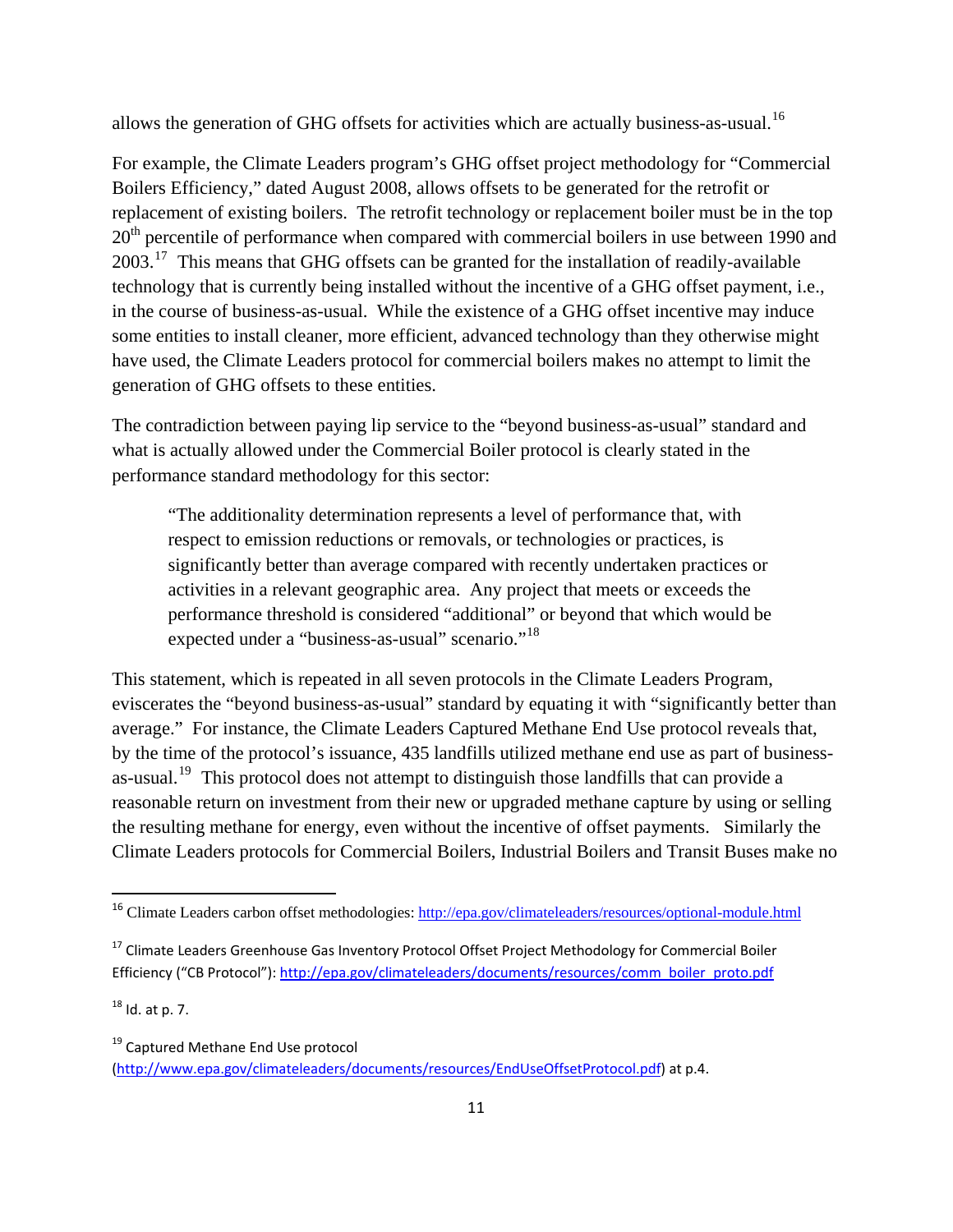attempt to determine whether the efficiency savings from these projects may provide a sufficient return to justify the investment without offset payments.<sup>[20](#page-11-0)</sup>

Innovation is a constant feature of a market economy. The inherent incentives to innovate as a method to compete and increase profits means that "significantly better than average" performance levels are almost always being achieved by the newest and most efficient technologies. Without these advances in technology, the combination of economic growth and population growth would push GHG emission increases even higher than they are already under business-as-usual. By allowing GHG offsets to be generated from the business-as-usual activities inherent in a market economy, the Climate Leaders protocols allow business-as-usual to be claimed as a net decrease in emissions.

### ii. Profitability Analysis

Some GHG offset programs acknowledge that some businesses will undertake GHG reduction projects similar to the projects which are allowed to generate GHG offsets even without the incentive of the offset payment. However, proponents of these programs claim they can distinguish between the Group 1 and Group 2 projects through use of a profitability analysis. The Regional GHG Programs include the Regional Greenhouse Gas Initiative (Northeast and Mid-Atlantic States of the U.S.), the Midwestern Greenhouse Gas Reduction Accord, and the Western Climate Initiative. While each has developed its own structure and governance, the three programs have entered into a collaborative process in order to develop a consensus on key offset policy design and implementation components. As a result of this effort, the three regions have jointly produced the Three-Regions Whitepaper.

The Three-Regions Whitepaper claims it is possible to clearly distinguish the profitability of a GHG-offset project, with and without the incentive of the offset payment (see Three Regions Whitepaper, Chart on p. 12). However, there are several reasons this cannot be objectively determined:

- (a) Market volatility of relevant parameters such as GHG offset price and fuel prices.
- (b) Hidden liabilities that may be addressed by the project.
- (c) The inherent subjectivity of a determination concerning whether a project will be sufficiently profitable to justify the risks.

<span id="page-11-0"></span><sup>&</sup>lt;sup>20</sup> Commercial Boiler Efficiency protocol

[<sup>\(</sup>http://www.epa.gov/climateleaders/documents/resources/comm\\_boiler\\_proto.pdf](http://www.epa.gov/climateleaders/documents/resources/comm_boiler_proto.pdf)) at p. 6; Industrial Boiler Efficiency protocol ([http://www.epa.gov/climateleaders/documents/resources/industrial\\_boiler\\_protocol.pdf\)](http://www.epa.gov/climateleaders/documents/resources/industrial_boiler_protocol.pdf) at p.4; Transit Bus Efficiency protocol

[<sup>\(</sup>http://www.epa.gov/climateleaders/documents/resources/transit\\_protocol.pdf\)](http://www.epa.gov/climateleaders/documents/resources/transit_protocol.pdf)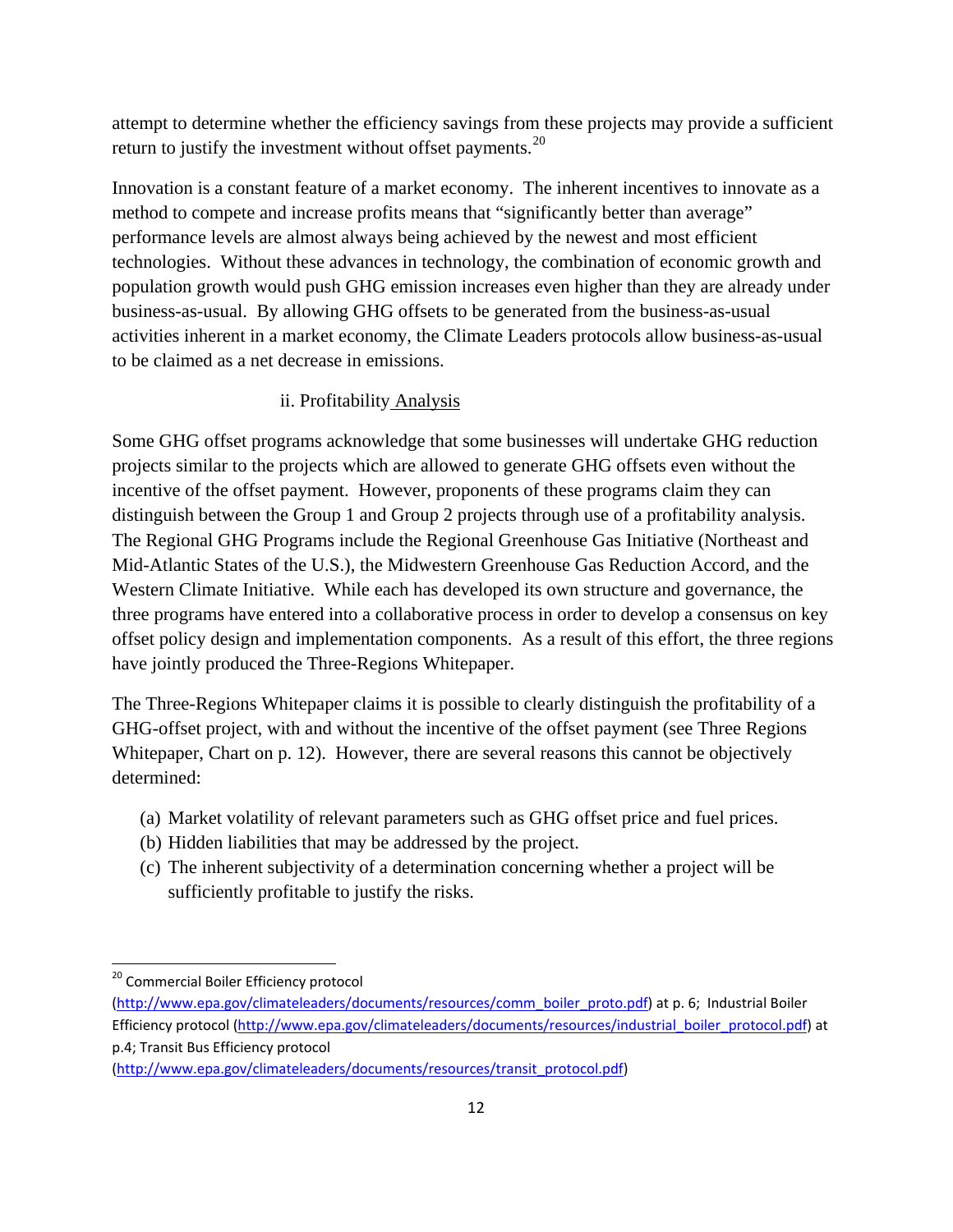#### **(a) Market Volatility in the Price of Offsets and other Relevant Parameters**

The following two charts are provided as examples of market volatility in the price of offsets payments and other relevant parameters such as fuels (here natural gas prices). These forms of volatility, as well as the variability of many other factors that affect profitability, prevent any effort to reliably establish whether a project will be profitable with or without an offset payment.



### **Natural Gas Prices**



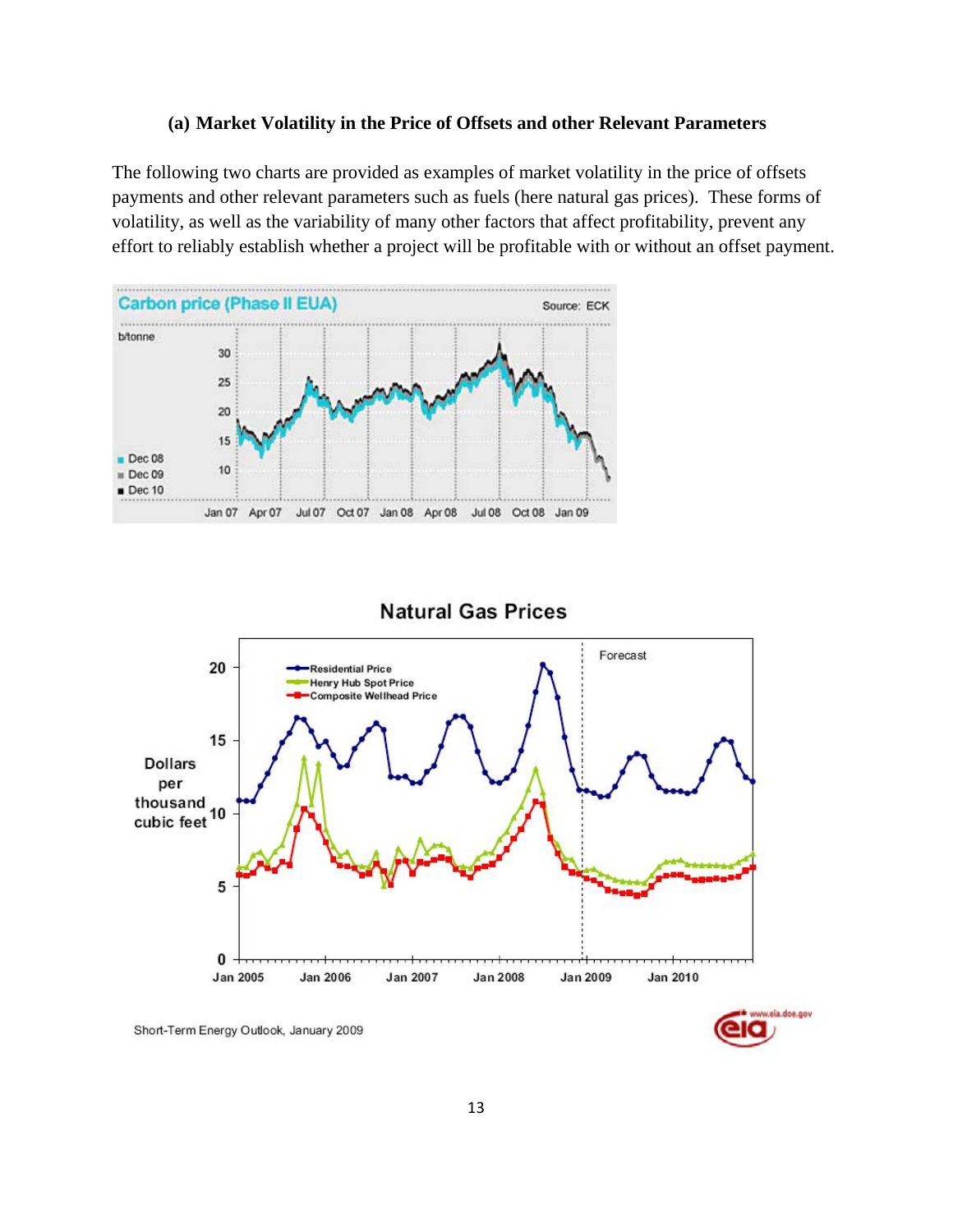As is widely understood by the general public and shown in the charts above, the multiple prices that determine profitability are not static; they are constantly fluctuating, making profitability predictions an art not a science.

### **(b) Avoiding Hidden Liabilities**

A second factor that makes it impossible to determine whether an activity is business-as-usual is hidden liabilities. For instance, it may appear that there is no profit incentive to capture and flare landfill gas. However, there are several possible cost incentives. These include avoiding lawsuits for causing a nuisance with noxious odors and preventing explosive concentrations of gas from accumulating.

The Landfill Methane Capture and Control ("LMCC") protocol does not attempt to distinguish those landfills that can provide a reasonable return on investment from their new or upgraded methane capture by using or selling the resulting methane for energy. The protocol excludes landfills that are required to have gas collection under federal, state or local law, but indicates that substantial emissions from many landfills are not regulated. The protocol cannot distinguish, however, those landfills that add capture and collection because of a combination of nuisance complaints, safety and liability concerns and/or the motive to profit from methane end use. As a result, the protocol allows non-additional, business-as-usual projects to receive GHG offsets. Like many others, this protocol indicates that a practice that is not legally required and is "significantly better than average" compared with the practices in the relevant geographic area — meets the performance standard. The protocol states, "A minority of the unregulated landfills have landfill gas collection and combustion systems. Therefore installing collection and combustion systems at unregulated landfills is considered 'beyond business-as-usual' and, therefore, additional."  $^{21}$  $^{21}$  $^{21}$ 

The United States Agency for Toxic Substances and Disease Registry has documented the reasons why even landfills that are not required to have gas collection may choose to implement such a system as part of business-as-usual: "odor complaints or potential safety and health concerns may also prompt landfill gas collection. Sulfide emissions are a common source of landfill odor complaints. At older landfills or at smaller landfills exempt from federal and state regulations, uncontrolled releases of landfill gases can pose potential safety and health concerns (e.g., explosion hazards). In such cases, the landfill might implement landfill gas control measures, even if they are not required by federal or state regulations. Some landfills have also

<span id="page-13-0"></span><sup>&</sup>lt;sup>21</sup> Landfill Methane protocol: [http://epa.gov/climateleaders/documents/resources/draft\\_landfill\\_offset\\_protocol.pdf.](http://epa.gov/climateleaders/documents/resources/draft_landfill_offset_protocol.pdf)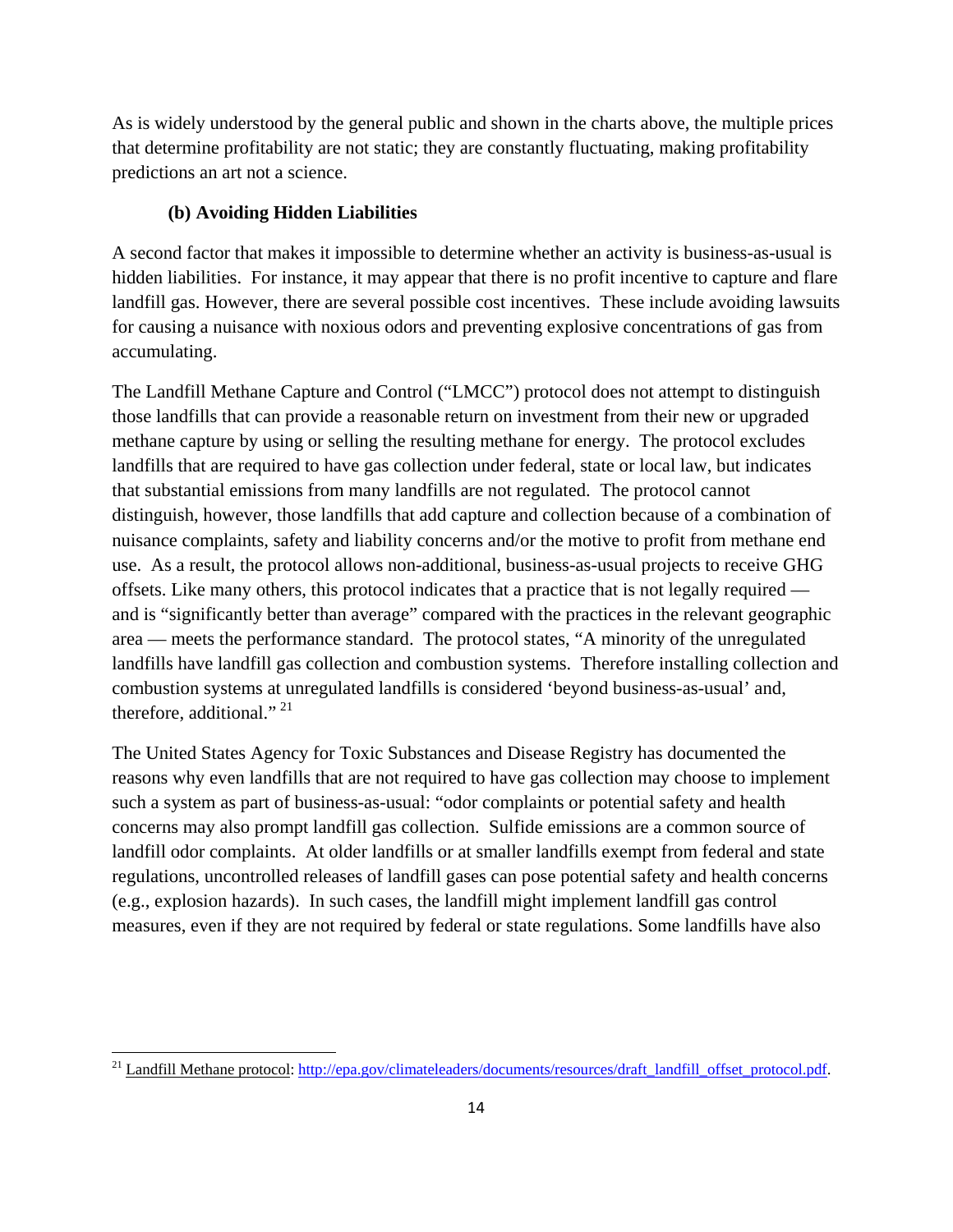implemented voluntary gas collection and control or treatment systems to recover landfill gas for energy production."<sup>[22](#page-14-0)</sup>

Similar consideration may affect the decision as to whether to invest in "Managing Manure with Biogas Recovery Systems," another one of the EPA Climate Leaders offset protocols.<sup>[23](#page-14-1)</sup>

#### **(c) Subjectivity in Profitability Determinations**

Given that all projections of profitability rely on a best guess of many unknowable factors, the decision as to whether to make an investment, such as an offset project is always somewhat subjective. As a result, distinguishing whether the offset payment was a deciding ("but for") factor in the investment would require knowledge of the mindset of the offset project investor at the moment that the decision was made (i.e., did they act because of the offset payment incentive or not?) When asked whether the offset payment was the deciding factor, of course, the motivation of any investor and his or her representative is to portray their decision as dependent on receiving the offset payment; otherwise they stand to lose that extra bonus payment.

Both the performance standard methodology and profitability analysis approach suffer from an unfixable flaw: they cannot reliably distinguish between those projects that would not have been profitable without the extra incentive of the GHG offset payment and those projects that would have occurred in the course of business-as-usual. $^{24}$  $^{24}$  $^{24}$ 

### **2. Activity Shifting (also called "Leakage") Cannot Be Tracked**

Even if it were possible to distinguish business-as-usual projects, when GHG offsets are generated through activities that can be shifted to other locations, it is not feasible to track these shifts in emissions. Generating GHG offsets through changes in forest preservation presents a clear example of this problem. Claimed sequestration of GHGs from preserving a forest will be illusory if the continued demand for forest products results a shift in logging operations to another location. In that case, the result is no net gain in GHGs sequestered by forests.

The Reforestation/Afforestation GHG offset protocol in the Climate Leaders program states that GHG offsets should be allowed only where a net gain in forest land can be demonstrated.

<span id="page-14-0"></span> $22$  U.S. Agency for Toxic Substances and Disease Registry, Landfill Gas Primer – An Overview for Environmental Health Professionals, Chapter 5, Nov. 2001, available at: <http://www.atsdr.cdc.gov/hac/landfill/html/ch5.html>

<span id="page-14-1"></span><sup>&</sup>lt;sup>23</sup> EPA Climate Leaders GHG Offset Protocol, Managing Manure with Biogas Recovery Systems (August 2008) at http://www.epa.gov/climateleaders/documents/resources/ClimateLeaders\_DraftManureOffsetProtocol.pdf

<span id="page-14-2"></span><sup>&</sup>lt;sup>24</sup> Additional evidence, some of it anecdotal, of the difficulty in distinguishing business-as-usual in India, where many GHG offsets were generated for the CDM, is found a paper by Barbara Haya, of the UC Berkeley Energy and Resources Group, "Measuring Emissions Against an Alternative Future: Fundamental Flaws in the Structure of the Kyoto Protocol's Clean Development Mechanism." http://papers.ssrn.com/sol3/papers.cfm?abstract\_id=1562065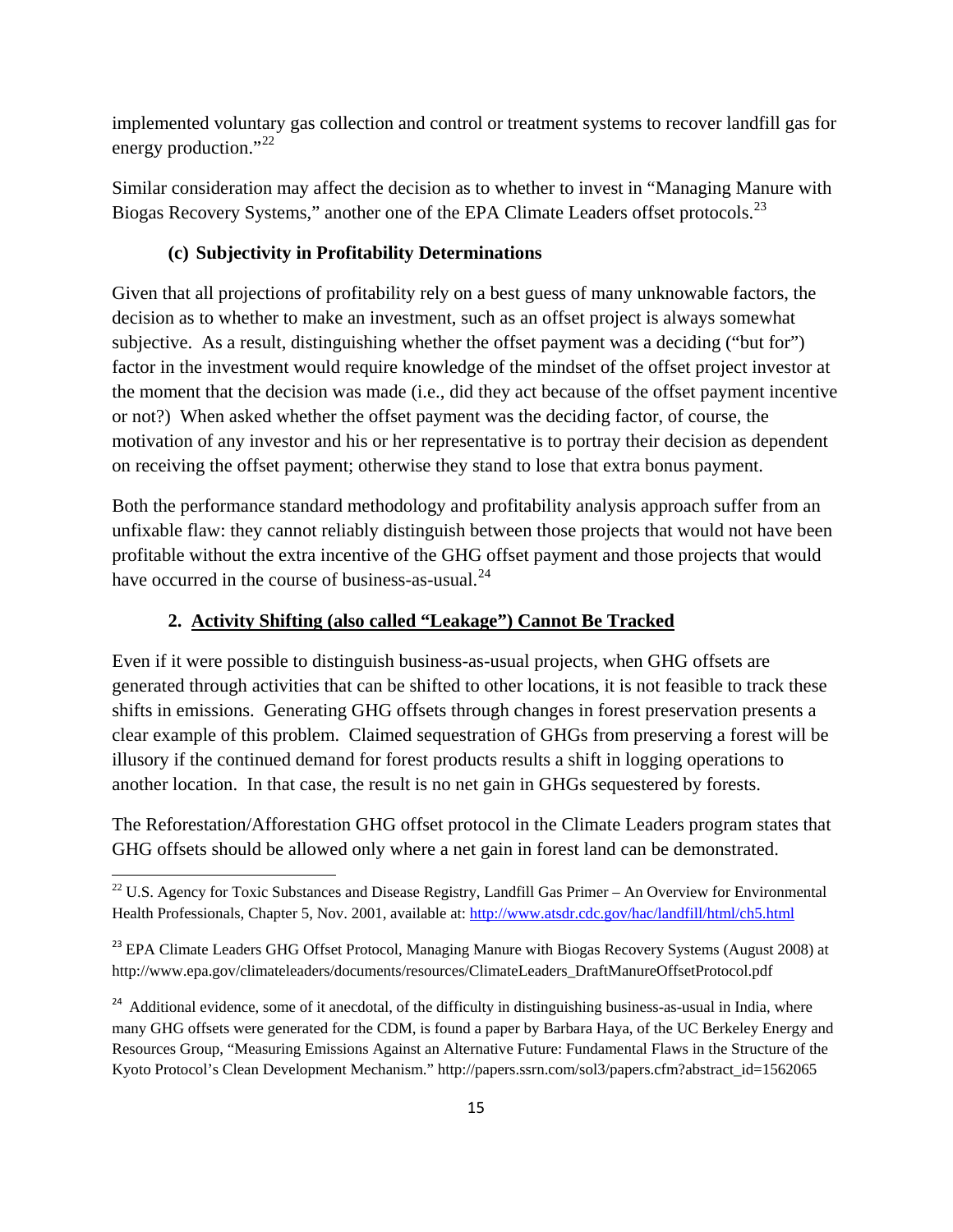However, the protocol only makes an extremely narrow and ineffective attempt to limit the impact of activity shifting. The protocol states that activity shifting by an individual landowner can be addressed by including all of that landowner's holdings inside the "project boundary." If new land under the same ownership is shifted from forest land to pasture land or crop land, this is designated as "leakage" and a corresponding reforestation/afforestation project by the same landowner cannot get GHG offsets for a new increase in GHG sequestration. This narrow limitation will be extremely difficult or impossible to track and quantify, especially where lands held by overlapping owners use different corporate entities and business names. The protocol provides no mechanism nor suggests any approach to accomplish this tracking.

Finally, there is no serious attempt to deal with activity shifting due to continued demand for forest products. The protocol states:

Although there are other forms of leakage, for this performance standard, leakage is limited to activity shifting – the displacement of GHG activities outside of the project boundary. If it is determined that significant emissions that are reasonably attributable to the project occur outside the project boundary, these emissions must be quantified and included in the calculation of reductions; however, no specific methodology is required. All associated activities determined to contribute to leakage should be monitored.

As a limitation on activity shifting, especially for commodities like forest products which are traded worldwide, this standard is meaningless and unenforceable. Among the unanswered questions are:

- Who makes any determination regarding leakage?
- What are "significant emissions?"
- What is "reasonably attributable?"
- How are the emissions to be quantified?
- How are activities associated with leakage to be monitored?

Unless each of these questions could be answered in an objective and enforceable manner, this so-called limitation is completely ineffective. The Three-Regions Whitepaper makes an equally ineffective attempt to address leakage. On page 10, it merely states that protocols "must appropriately account for . . . identified project leakage." No standard, methodology, or process for addressing the problems associated with leakage is set forth, or even suggested.

To know whether any reforestation/afforestation project resulted in a net gain in forest land, it would be necessary to have complete knowledge of the associated markets and harvesting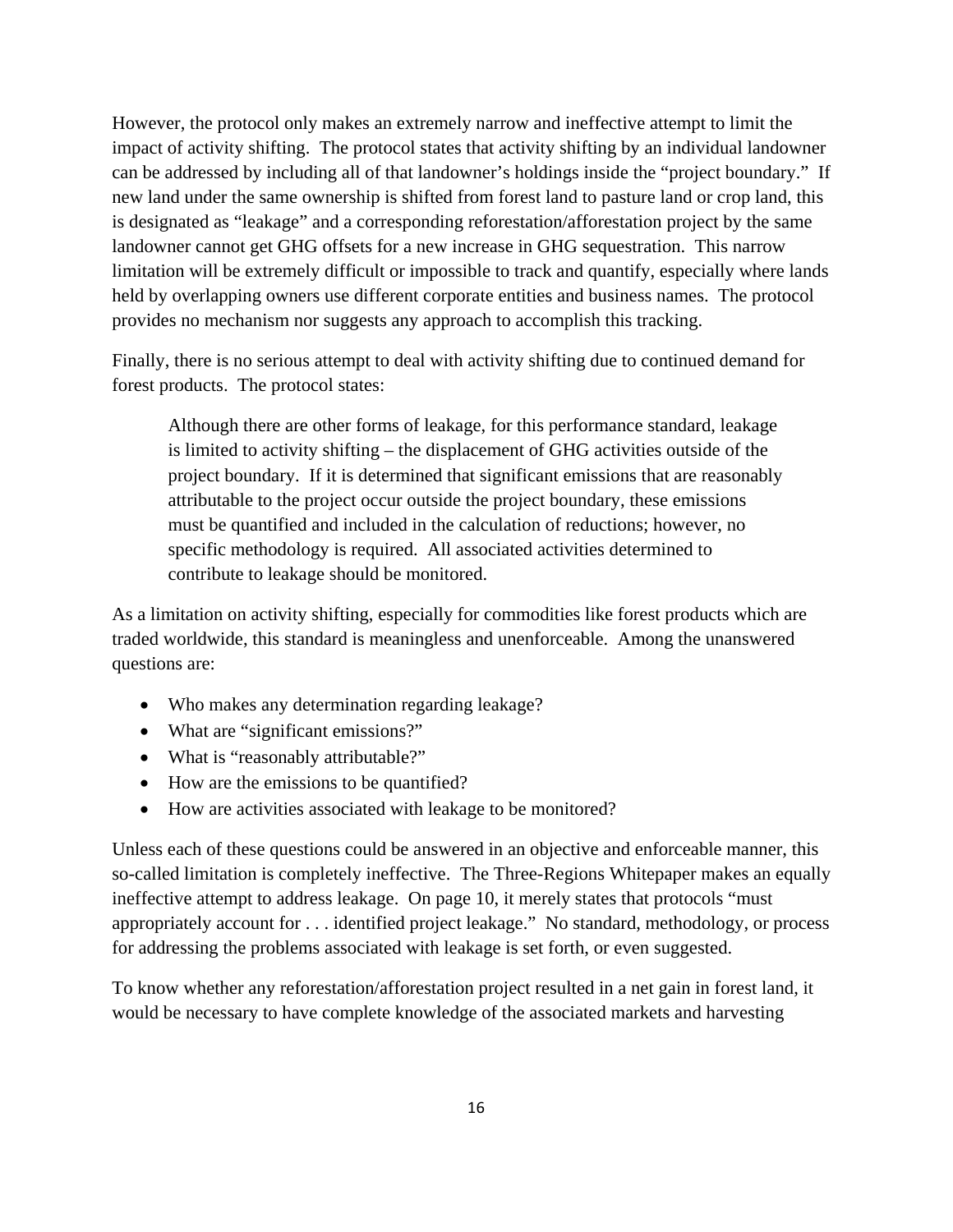activities on a worldwide basis. This is not feasible and the protocol ignores the reality of activity shifting.[25](#page-16-0)

### **3. Perverse Incentives to Keep Polluting Activities Legal**

Once an activity is approved to generate GHG offsets, parties who are benefiting from such GHG offsets payments will oppose regulating that activity in any way that would reduce or eliminate its ability to generate these offsets. As a result, these profits will interfere with the passage of new regulations to limit polluting activities. New regulations are a normal part of our society's response to improved scientific understanding, the development of new control technologies, and evolving social and environmental conditions. There are at least five groups of parties who develop an interest in continuing the ability of projects to generate GHG offsets.

- a. **Offset developers/investors:** The most obvious parties who develop an interest in keeping the polluting activity legal (such as the release of methane from landfills) are those profiting from developing the GHG offset project. If the activity generating the GHG offset becomes a regulatory requirement, the developer/investor will no longer be able to profit from selling this category of GHG offsets and the cost of the project is transformed into a cost of compliance.
- b. **Offset Purchasers:** The second party benefiting from the generation of the GHG offset is the one using the GHG offset to satisfy its GHG reduction obligations. Presumably, the party using the GHG offset is doing so because it is cheaper for the GHG user to purchase the GHG offset than it is to control GHG emissions at the purchaser's own facility within the capped sector. Elimination of a cheaper compliance option will entail either securing a different, and possibly more costly, source of GHG offsets or more costly GHG emissions controls at the purchaser's facility.
- c. **Political Appointees:** The third group benefiting from the generations of GHG offsets is the politically-appointed leaders of the regulatory agencies overseeing GHG offset generation and use. As advocates of proposed programs involving cap-and-trade-withoffsets have often stated, the main purpose of GHG offsets is to keep the costs of those programs low. Eliminating sources of GHG offsets will raise the costs of those programs and be politically unpopular.
- d. **Brokers, Traders and Certifiers:** The fourth group benefiting from the generation of GHG offsets is comprised of the brokers, traders, certifiers, lawyers and others who make the deals and "push the paper" necessary to create GHG offsets. Almost any limitation

<span id="page-16-0"></span><sup>&</sup>lt;sup>25</sup> We agree that it is important for the U.S. and other countries to develop global incentives for preservation and increases in total verifiable forests cover. However, we believe this effort should be decoupled from the effort to achieve fossil fuel emission reductions in any U.S. climate program because of the flaws described herein.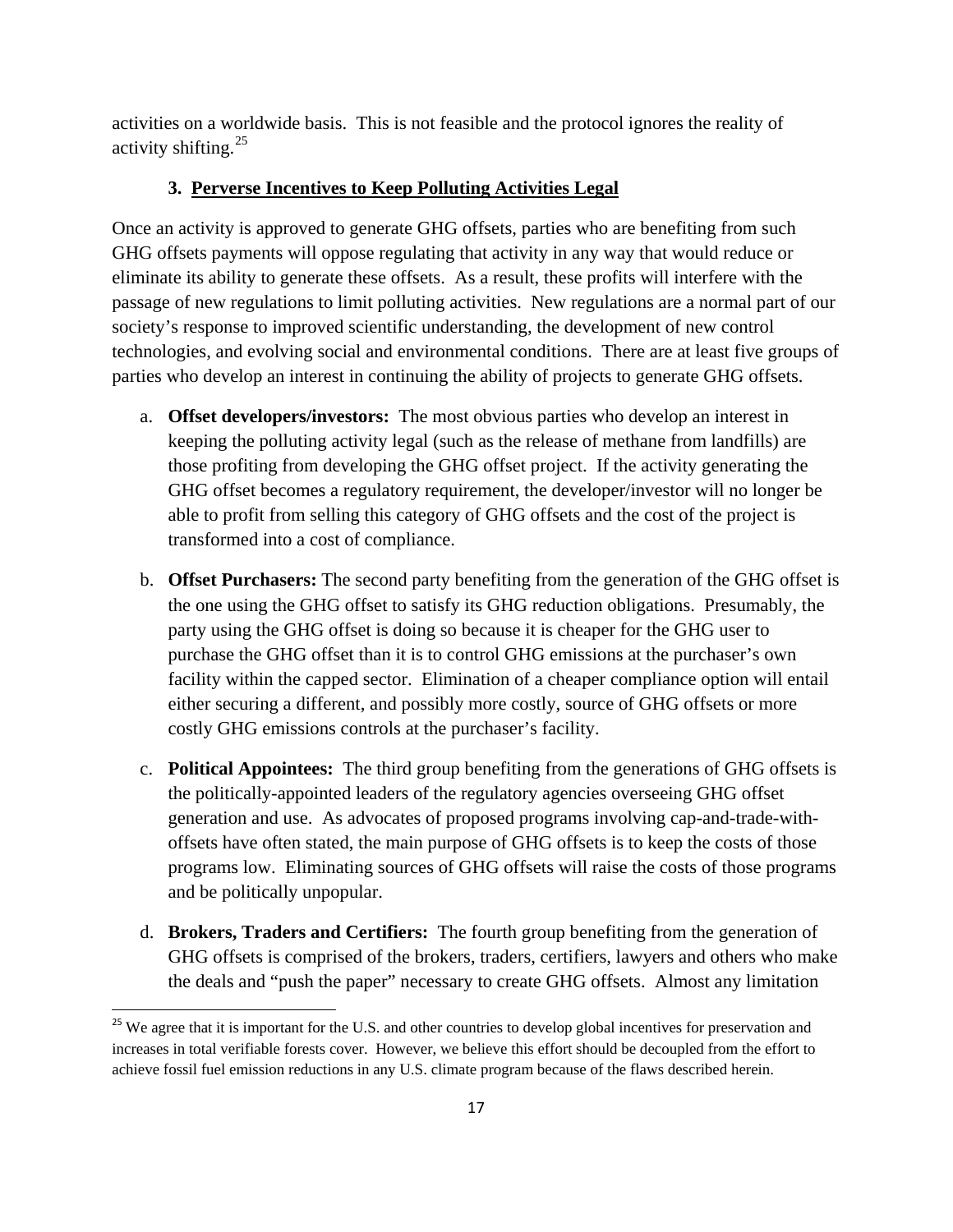on the generation of GHG offsets will have a negative financial impact on this group, and they will be vigorously opposed to such limits.

e. **Others with Uncontrolled Emissions:** Finally, there is a fifth group which benefits from the lack of regulatory requirements which allows the generation of GHG offsets – those who are engaging in the same polluting activity as the GHG offset generators, but have not yet controlled their GHG emissions. For this group, a new regulatory requirement eliminates the potential future benefits of generating GHG offsets.

The potential for perverse incentives is evident both in the EPA Climate Leaders program and the proposed legislation before Congress. Two of the GHG offset protocols in the Climate Leaders program involve the capture and control of methane. One protocol applies to methane from landfills and the other from manure digesters. In the normal development of environmental and energy efficiency regulations, these are activities that would likely become targets for new regulatory requirements.

Individual methane control projects in a GHG-offset program would produce environmental benefits. However, programs and/or legislation that provide for the generation of GHG offsets from these methane control activities would increase pressure to delay or completely avoid industry-wide rules applicable to all sources in this category. These rules, applied across the board, would achieve much greater environmental benefits than the individual GHG offset projects. As a result, authorizing GHG offsets makes controlling the entire sector's emissions more difficult. Delays in passing sector-wide controls result in a net increase in emissions compared with more timely regulation.

A well-known example of this perverse incentive to keep polluting activities legal is found in the GHG offsets provided for the destruction of HFC-23 under the CDM. HFC-23 is an extremely powerful greenhouse that is created as a by-product during the manufacture of the refrigerant HCFC-22. GHG offsets, consisting of flaring of HFC-23, primarily in China, have provided the majority of reductions for the European Trading Scheme (59% in 2009).<sup>[26](#page-17-0)</sup> Despite the vast sums of money paid for HFC-23 projects to date, HFC-23 emissions are still increasing, due to emissions from facilities not participating in the offset program. Efforts to address these ongoing emissions through regulation have been blocked by those who are profiting and those who would like to profit from the offset payments the CDM offset program provides.<sup>[27](#page-17-1)</sup> While the HFC-23

<span id="page-17-1"></span><span id="page-17-0"></span><sup>&</sup>lt;sup>26</sup> Carbon Watch Policy Briefing - HFC-23 In The context of the EU Emissions Trading Scheme, July 14, 2010 at [https://docs.google.com/viewer?a=v&pid=gmail&attid=0.9&thid=129f3171181722dc&mt=application/pdf&url=htt](https://docs.google.com/viewer?a=v&pid=gmail&attid=0.9&thid=129f3171181722dc&mt=application/pdf&url=https://mail.google.com/mail/?ui%3D2%26ik%3D1e0eb42e49%26view%3Datt%26th%3D129f3171181722dc%26attid%3D0.9%26disp%3Dattd%26realattid%3D2c6a278b0af739a8_0.9%26zw&sig=AHIEtbQV7LZg56oCdbWg2hhndybusefzRw&pli=1) [ps://mail.google.com/mail/?ui%3D2%26ik%3D1e0eb42e49%26view%3Datt%26th%3D129f3171181722dc%26atti](https://docs.google.com/viewer?a=v&pid=gmail&attid=0.9&thid=129f3171181722dc&mt=application/pdf&url=https://mail.google.com/mail/?ui%3D2%26ik%3D1e0eb42e49%26view%3Datt%26th%3D129f3171181722dc%26attid%3D0.9%26disp%3Dattd%26realattid%3D2c6a278b0af739a8_0.9%26zw&sig=AHIEtbQV7LZg56oCdbWg2hhndybusefzRw&pli=1) [d%3D0.9%26disp%3Dattd%26realattid%3D2c6a278b0af739a8\\_0.9%26zw&sig=AHIEtbQV7LZg56oCdbWg2hhn](https://docs.google.com/viewer?a=v&pid=gmail&attid=0.9&thid=129f3171181722dc&mt=application/pdf&url=https://mail.google.com/mail/?ui%3D2%26ik%3D1e0eb42e49%26view%3Datt%26th%3D129f3171181722dc%26attid%3D0.9%26disp%3Dattd%26realattid%3D2c6a278b0af739a8_0.9%26zw&sig=AHIEtbQV7LZg56oCdbWg2hhndybusefzRw&pli=1) [dybusefzRw&pli=1](https://docs.google.com/viewer?a=v&pid=gmail&attid=0.9&thid=129f3171181722dc&mt=application/pdf&url=https://mail.google.com/mail/?ui%3D2%26ik%3D1e0eb42e49%26view%3Datt%26th%3D129f3171181722dc%26attid%3D0.9%26disp%3Dattd%26realattid%3D2c6a278b0af739a8_0.9%26zw&sig=AHIEtbQV7LZg56oCdbWg2hhndybusefzRw&pli=1)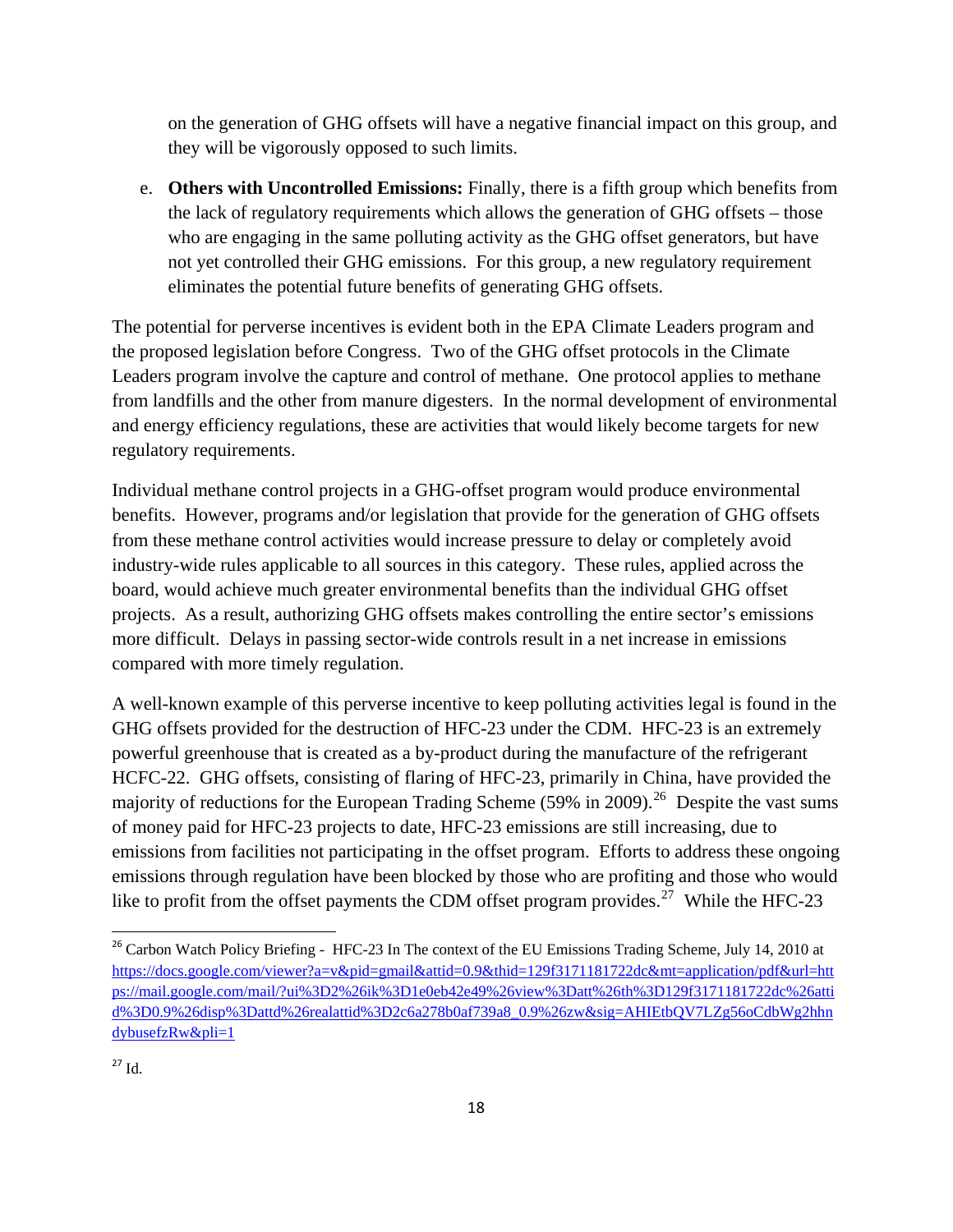example is so egregious and well-known that it is specifically prohibited in the current U.S. climate legislative proposals, the offsets that are allowed under these bills would create a similar dynamic.

Specifically, the perverse incentive to allow the generation of GHG offsets rather than regulate the emissions sources is seen in the evolution of the legislative proposals before Congress. In the 2009 Waxman-Markey legislation, methane emissions from coal mines, landfills, and oil and natural gas distribution facilities were part of the capped sectors. In the subsequent Kerry-Boxer bill in the Senate, these same emissions were removed from the capped sources and made eligible as a source of GHG offsets.<sup>[28](#page-18-0)</sup>

### **4. Subjectivity, Complexity and Uncertainty**

In addition to the other flaws noted above, the subjectivity, complexity and uncertainty of many factors identified as crucial to offset protocols undermine the reliability and enforceability of this mechanism. Each of the seven GHG protocols in the Climate Leaders program includes multiple examples of these confounding factors, which affect calculation of both the baseline GHG emissions which allegedly would have occurred without the project, as well as the claimed GHG reductions from the project. In many cases, critical elements needed for calculating emissions are left open ended and subject to gross manipulation. These elements are "addressed" with such phrases as "should be accounted for" and "should be considered." No standard methodology is supplied for these elements and no mention is made of who should determine the appropriateness of any particular methodology.

A number of examples of subjectivity, complexity and uncertainty can be found in the Climate Leaders protocols. One example, found in the Commercial Boiler, Industrial Boiler and Transit Bus Efficiency protocols, is the subjective determination of whether a boiler or a bus is being "retired [or replaced] early."[29](#page-18-1) Since there is no objective standard for whether a boiler or bus is being retired early, offset project proponents will be tempted to claim many years of additional life. Every year that a boiler or bus can be claimed to have had remaining life can produce additional offsets. Further, the protocols involve vague instructions like, "No specific quantification methodology is required. All associated activities determined to contribute to leakage should be monitored." Complex formulas that use emission factors are used to estimate both baseline emissions and after-project emissions. (CB protocol at p. 9-10.) Another vague

<span id="page-18-0"></span><sup>&</sup>lt;sup>28</sup> Jessie Jenkins, "Anatomy of a Bill: Kerry Boxer"<http://theenergycollective.com/TheEnergyCollective/48931>

<span id="page-18-1"></span><sup>&</sup>lt;sup>29</sup>Commercial Boiler Efficiency protocol

[<sup>\(</sup>http://www.epa.gov/climateleaders/documents/resources/comm\\_boiler\\_proto.pdf](http://www.epa.gov/climateleaders/documents/resources/comm_boiler_proto.pdf)) at p. 6; Industrial Boiler Efficiency protocol ([http://www.epa.gov/climateleaders/documents/resources/industrial\\_boiler\\_protocol.pdf\)](http://www.epa.gov/climateleaders/documents/resources/industrial_boiler_protocol.pdf) at p.4; Transit Bus Efficiency protocol

[<sup>\(</sup>http://www.epa.gov/climateleaders/documents/resources/transit\\_protocol.pdf\)](http://www.epa.gov/climateleaders/documents/resources/transit_protocol.pdf) at p.4.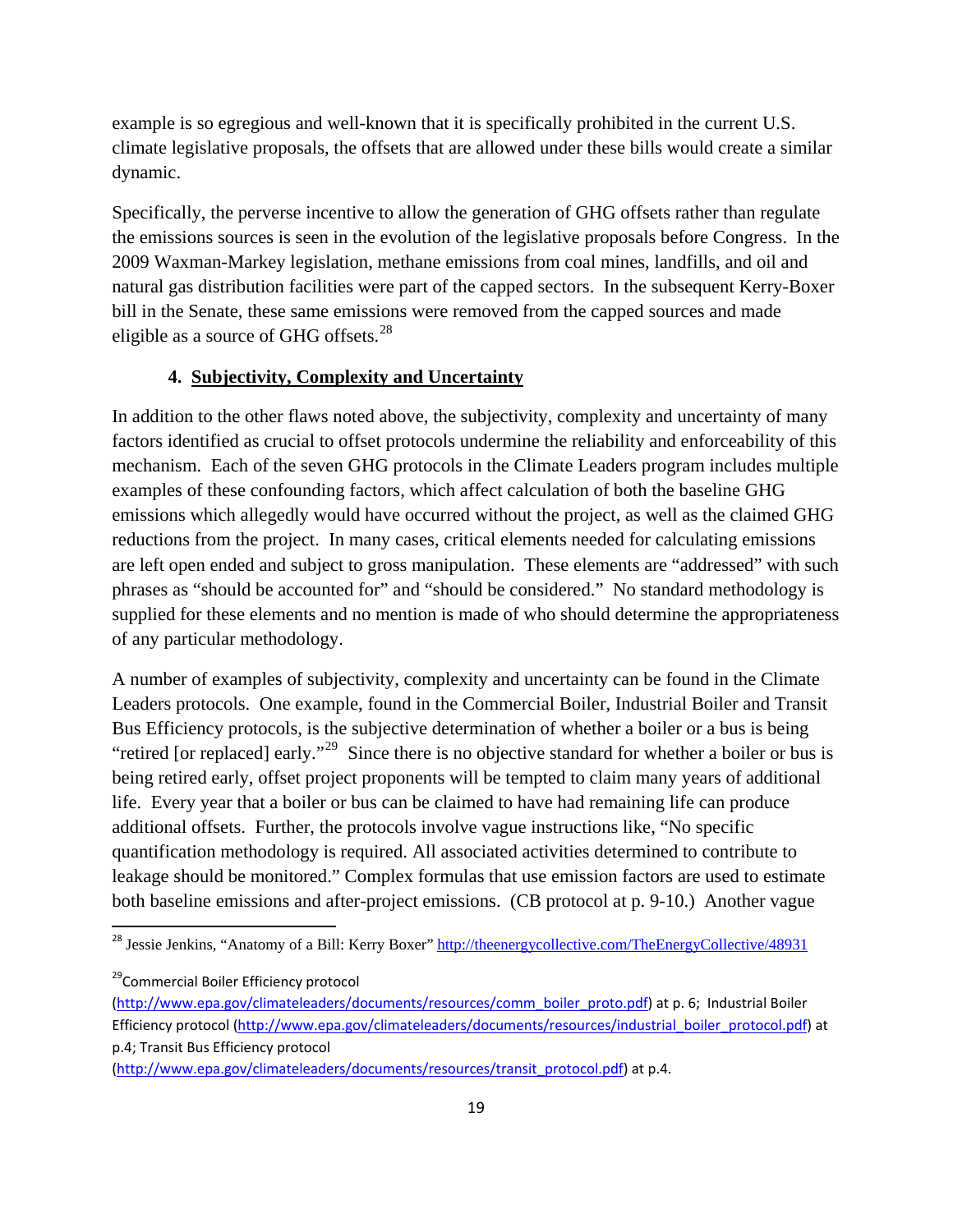instruction provides: "All commercial boiler greenhouse gas offset projects must also monitor any regulatory requirements (or changes in regulatory requirements) or substantive changes in the project that might affect the continued eligibility of the project as a greenhouse gas offset project." (CB protocol at p. 11).

The legislation before Congress does nothing to address these issues of subjectivity, complexity and uncertainty, or any of the unfixable flaws inherent in the creation of GHG offsets. Most often these issues are "punted" to regulatory agencies such as EPA with no real standards or guidance. For example, section 734 of the American Clean Energy and Security Act of 2009 ("ACES") leaves to EPA the tasks of creating standardized methodologies for determining additionality, creating baseline activity levels, creating quantification protocols for GHG offsets, and assuring that the issue of leakage is addressed. The language in ACES regarding leakage is typical of the "hold back the tides" charge given to EPA while providing no instructions for addressing this critical and complex issue. Section 734(a)(4) of ACES requires that EPA establish for each type of listed offset project "A standardized methodology for accounting for and mitigating potential leakage, if any, from an offset project of that type, taking into account uncertainty."

The EPA Climate Leaders protocols appear to provide a preview of what EPA's effort to fulfill this charge might look like. However, neither the Climate Leaders protocols nor the Three-Region Whitepaper can overcome the unfixable flaws described in this disclosure.

**Lack of Enforceability**: The result of all of the flaws discussed above is a complete lack of objective criteria or standards for additionality and an inability to enforce the alleged additionality of offsets. Courts generally refuse to punish companies for violations of standards which are subjective and vague. The legal principle is that potential defendants must be given "fair notice" that certain conduct or actions would violate the law and any regulations promulgated pursuant to that law. See, e.g., General Electric Company v. EPA, F.3rd 1324, (D.C. Circuit 1995). For all of these reasons, GHG offsets, including those in the proposed legislation before Congress, would create an enormous unfixable loophole in any climate program of which they were a part.

### **VII**. **Third Party Certification and Regulatory Oversight Cannot Fix the Problems**

Based on the nature of the flaws we have described above, we do not believe it is possible to construct a system of either independent third-party certification or regulatory oversight that can overcome the flaws of GHG offsets.

## **A. "Third-Party" Certification**

The CDM, EPA Climate Leaders Program and the Regional GHG Programs all provide for a system of "independent" certifiers (also called validators and verifiers) to assure that all criteria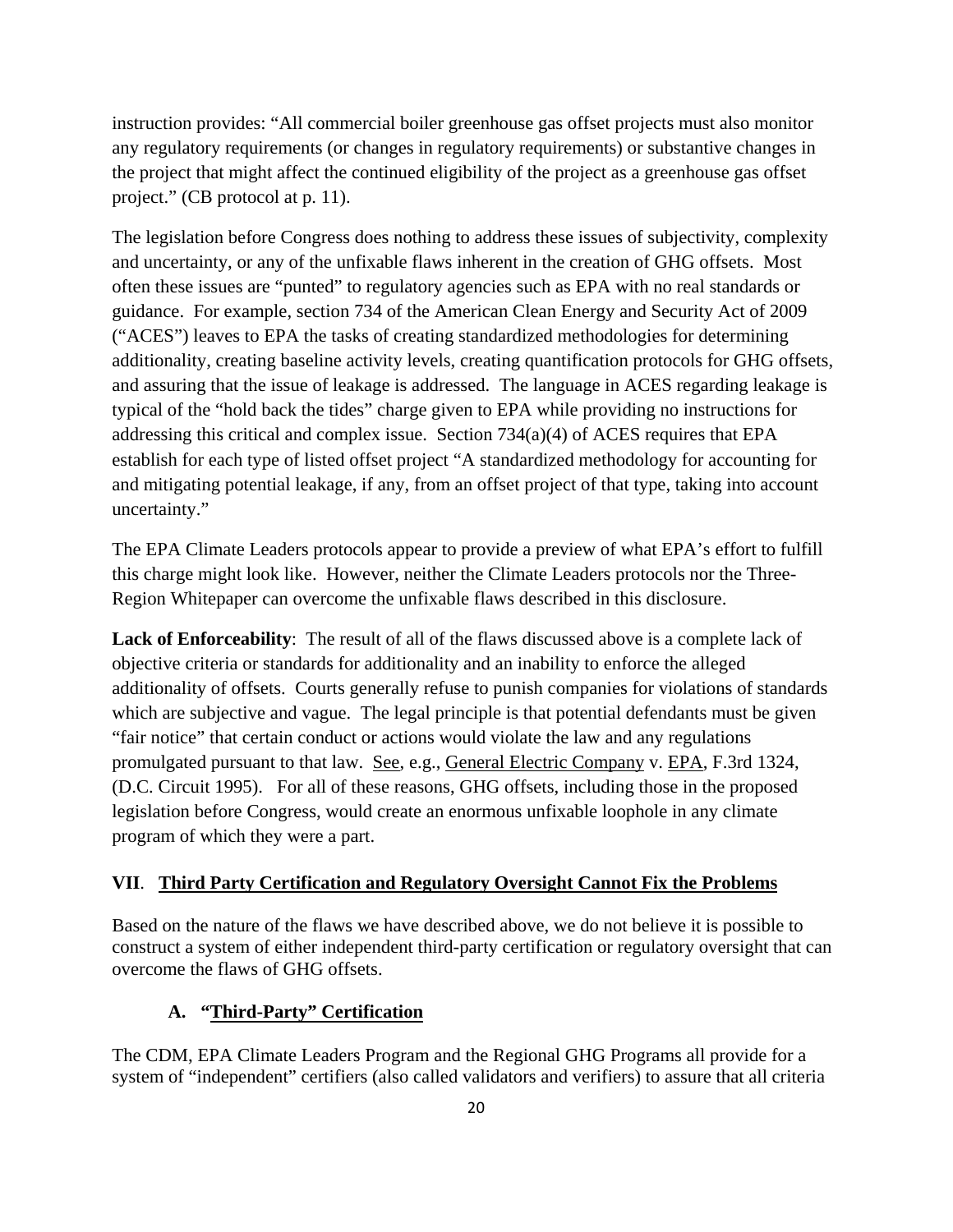for the additionality of GHG Offsets have been met.<sup>[30](#page-20-0)</sup> For instance, the Three-Region Whitepaper states: "Verification should be conducted by an independent party that does not have any financial interest or other interest in an offset project, or a relationship with an offset project developer or other party involved in an offset project that could cause a conflict of interest, which would undermine the objectivity of the verifier."<sup>[31](#page-20-1)</sup> Even if certifier does not have a financial interest in a particular project, the certifier's profession as a whole relies on finding that GHG offsets have the potential to be additional. As a result, certifiers' financial interest in continued employment is at odds with acknowledging the flaws we have described in this disclosure.

In addition, regardless of whether certifiers are independent and fair, the lack of objective enforceable standards makes their role a sham and puts a meaningless gloss on the process. Certification is only as good as the underlying process and cannot make up for a fundamentally failed system.

### **B. Relying on Regulatory Oversight**

As noted above, the nature of GHG offsets makes it impossible to provide fair notice and objective standards for any regulatory oversight program. The combination of vague, subjective and unknowable factors would make efforts at regulatory oversight or enforcement fruitless.

#### **VIII. Conclusion**

Like the creative financial instruments that helped bring us the current recession, GHG offsets lack integrity. The consequences of enacting climate legislation that relies on this flawed mechanism are likely to be even more serious than the recent financial crisis. We therefore request that Congress fully investigate our allegation that adopting a cap-and-trade-with-offsets approach to climate legislation would be a waste of government resources, mislead the public and defeat the legislation's stated purpose of significantly reducing GHG emissions.

Our disclosure is supported by the March 5, 2009 finding by the U.S. Government Accountability Office ("GAO"), regarding the CDM offset program in Europe under the Kyoto Protocol. The GAO found, "Because additionality is based on projections of what would have occurred in the absence of the CDM [Clean Development Mechanism], which are necessarily hypothetical, it is impossible to know with certainty whether any given project is additional." ("Observations on the Potential Role of Carbon Offsets in Climate Change Legislation" at p. 12, GAO-09-456T.)<sup>[32](#page-20-2)</sup> The report concludes that "the use of [GHG] offsets in a cap-and-trade

<span id="page-20-0"></span><sup>&</sup>lt;sup>30</sup> Clean Development Mechanism PowerPoint on Independent Verification <http://www.firstenvironment.com/assets/pdf/VVCDM.pdf> at p.2.

<span id="page-20-1"></span><sup>&</sup>lt;sup>31</sup> Three-Region Whitepaper at p.16.

<span id="page-20-2"></span><sup>&</sup>lt;sup>32</sup> U.S. Government Accountability Office, March 2009 "Observations on the Potential Role of Carbon Offsets in Climate Change Legislation" at p. 12, GAO-09-456T [\(http://www.gao.gov/new.items/d09456t.pdf](http://www.gao.gov/new.items/d09456t.pdf))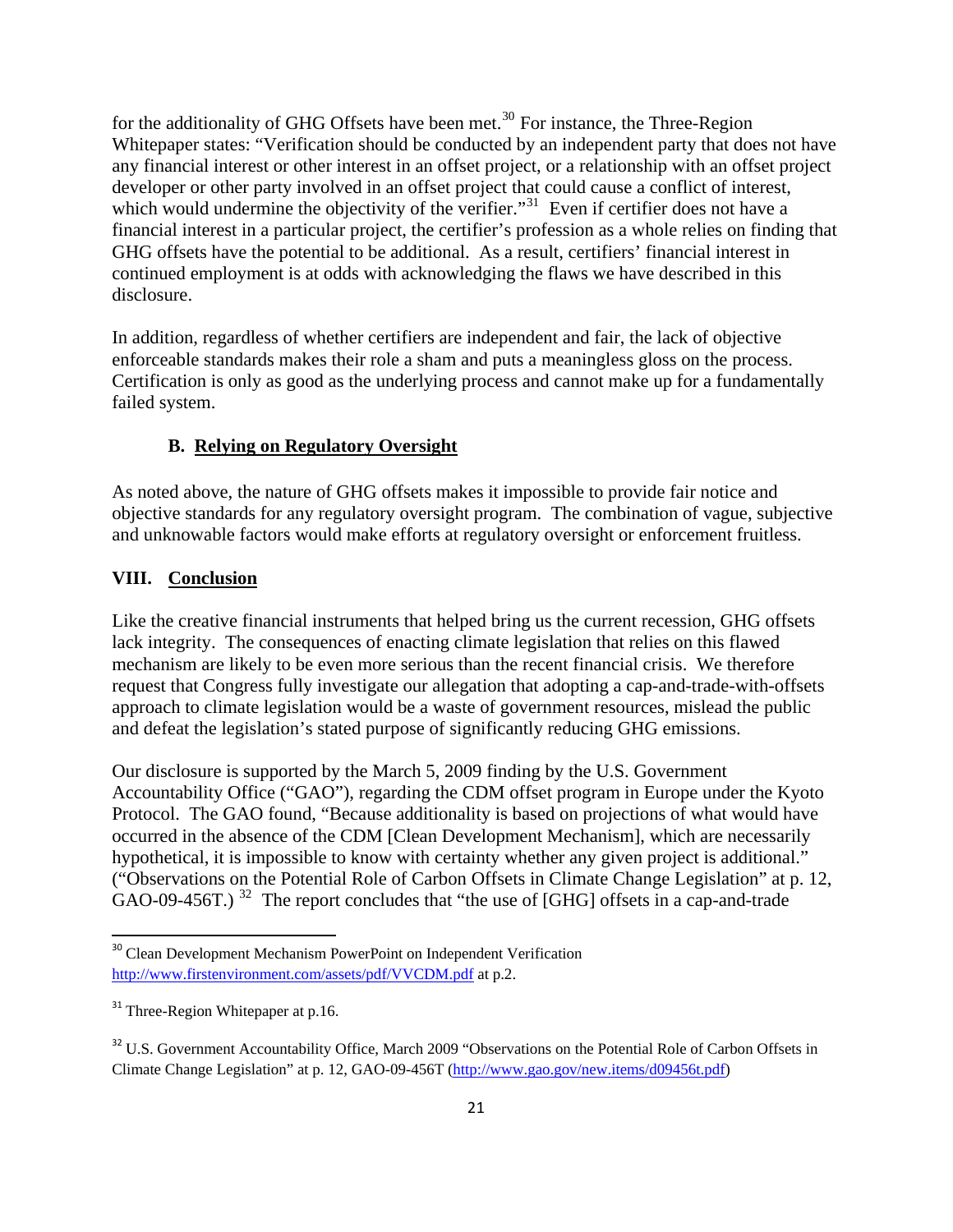system can undermine the system's integrity, given that it is not possible to ensure that every credit represents a real, measurable, and long-term reduction in emissions." Id. at p.17-18.

We would go one step further and conclude that, because of the unfixable flaws we describe, it will be impossible to demonstrate that any GHG offsets meet the standards for additionality. Using a cap-and-trade-with-offsets approach to U.S. climate legislation would result in a deeplyflawed system of accounting for GHG reductions and seriously undermine our ability to effectively address the unprecedented climate challenge facing our generation.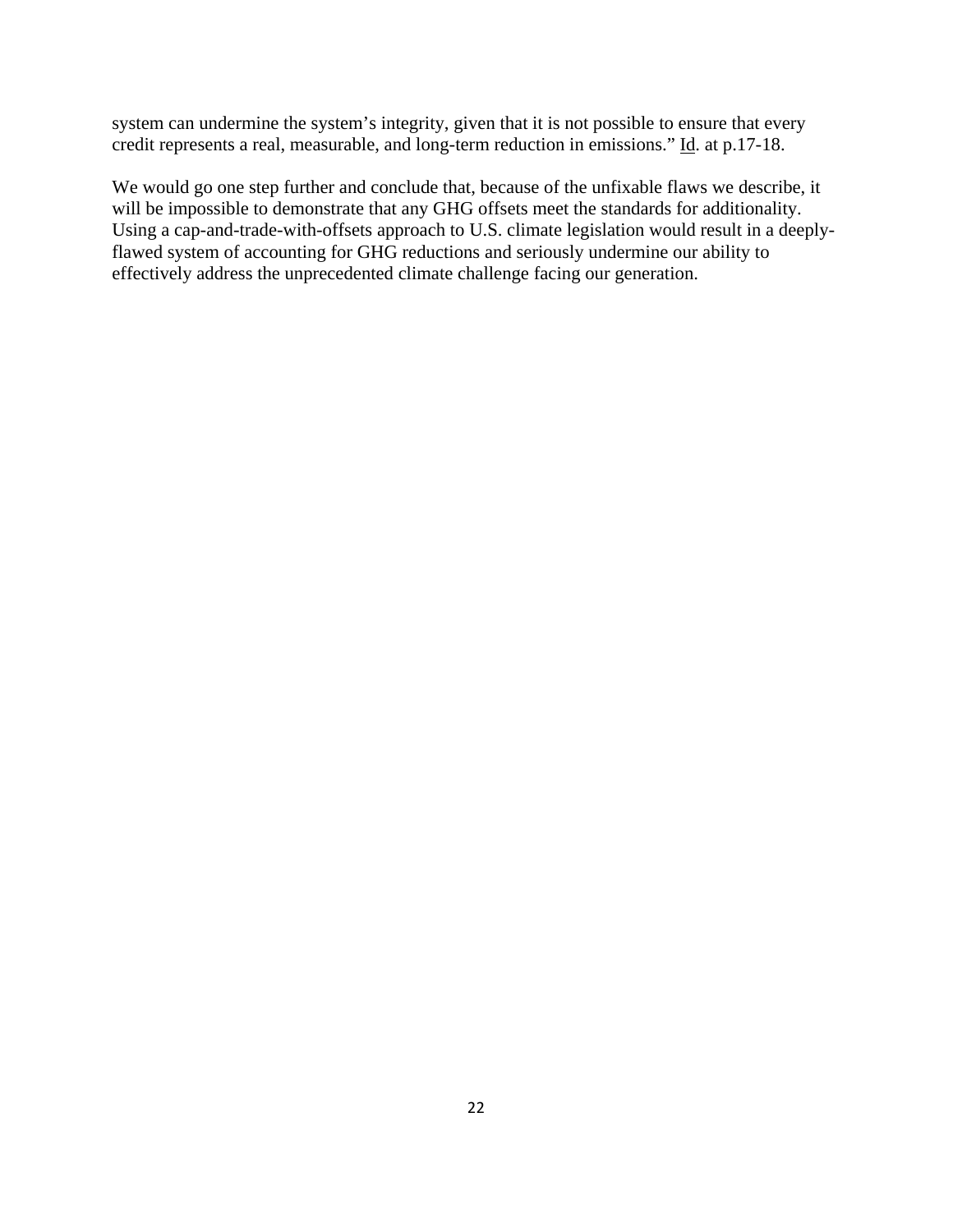# **IX. Reference Materials and Additional Resources by Subject Category**:

## **A. Our Personal Website**

1. CarbonFees.org: <http://www.carbonfees.org/home/>

# **B. The Proposed U.S. Climate Legislation**

2. Waxman-Markey, American Clean Energy & Security Act <http://www.govtrack.us/congress/bill.xpd?bill=h111-2454>,

3. Kerry Boxer, Clean Energy Jobs and American Power Act, <http://kerry.senate.gov/cleanenergyjobsandamericanpower/pdf/bill.pdf>,

4. Kerry Lieberman, American Power Act at <http://kerry.senate.gov/imo/media/doc/APAbill3.pdf>

# **C. EPA Budget Materials FY2010 – Spending on Offset Program Development**

5. EPA FY2010 Budget in Brief:<http://www.epa.gov/budget/2010/2010bib.pdf> (**Cap & Trade Offsets Methodology (FY 2010 PB: \$5.0M, FY 2009 Enacted: \$0.0M, FY 2010 Increase: +\$5.0M)** (Requests \$5.0 million to provide analytical support for proposed greenhouse gas cap and trade programs, including offset verification. These funds address basic analytical needs to assess a potential GHG cap and trade program. EPA, in cooperation with other agencies, will develop protocols to measure the effectiveness of offset projects, develop options to include early action GHG offsets and international offsets and provide advice on effective, environmentally sound approaches to offsets.) Noted: This summary of the EPA budget provisions assume that there is "an environmentally sound approach to offsets."

## **D. The Urgency of Addressing Climate Change**

6. Target Atmospheric CO2: Where Should Humanity Aim: [http://www.columbia.edu/~jeh1/2008/TargetCO2\\_20080407.pdf](http://www.columbia.edu/%7Ejeh1/2008/TargetCO2_20080407.pdf)

7. MIT Research Report May 2009:<http://web.mit.edu/newsoffice/2009/roulette-0519.html>

8. National Science Foundation Press Release, "Methane Releases from Arctic Shelf May Be Much Larger and Faster than Anticipated" [http://www.nsf.gov/news/news\\_summ.jsp?cntn\\_id=116532](http://www.nsf.gov/news/news_summ.jsp?cntn_id=116532)

9. Lisa Jackson Memorandum to All EPA Employees – January 12, 2010 [http://yosemite.epa.gov/opa/admpress.nsf/0/bb39e443097b5df5852576a9006a5a86?OpenDocum](http://yosemite.epa.gov/opa/admpress.nsf/0/bb39e443097b5df5852576a9006a5a86?OpenDocument) [ent](http://yosemite.epa.gov/opa/admpress.nsf/0/bb39e443097b5df5852576a9006a5a86?OpenDocument)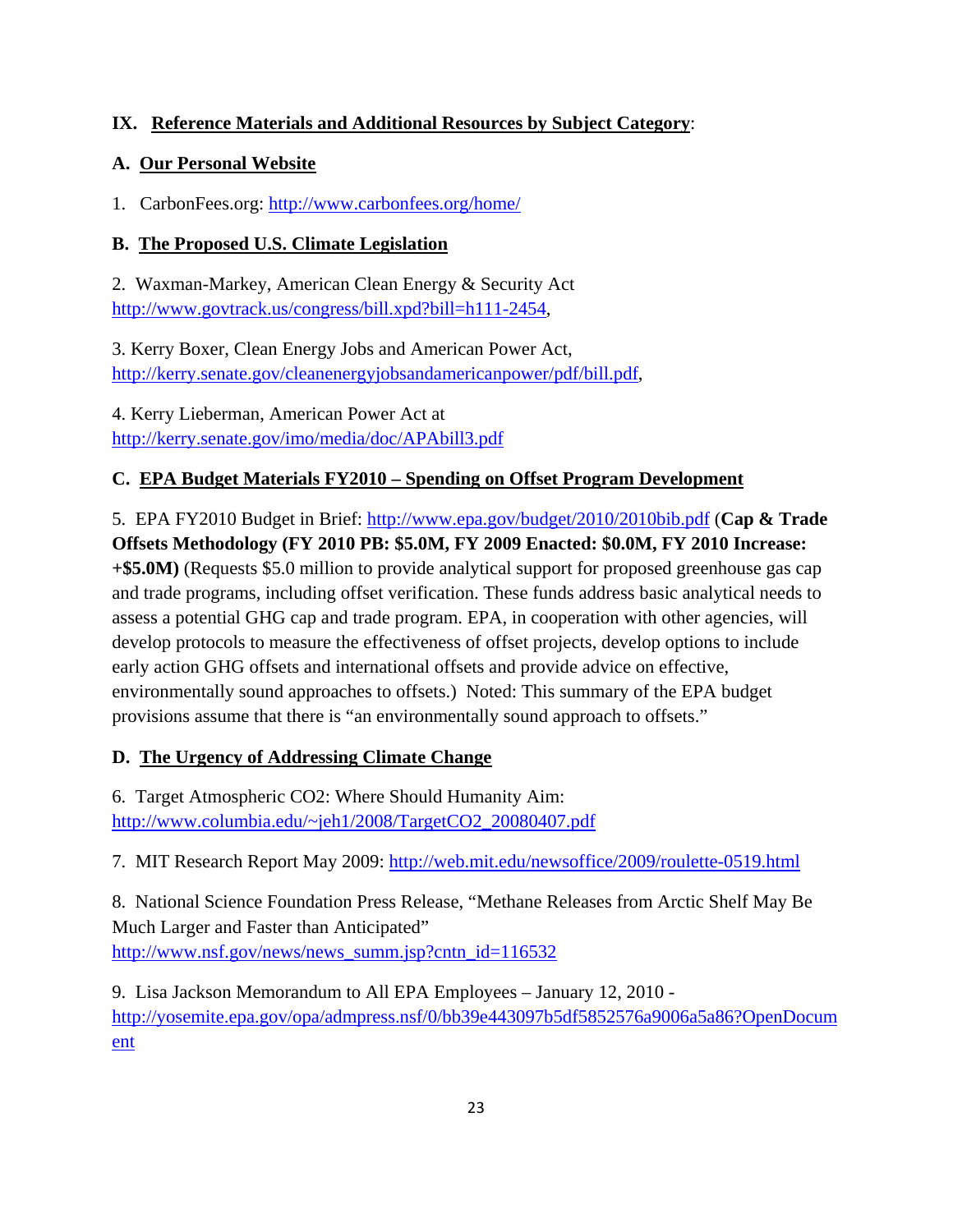## **D. The EPA Climate Leaders Program**

10. Climate Leaders Program Website:<http://epa.gov/climateleaders/>

11. Climate Leaders Carbon Offset Methodologies: <http://epa.gov/climateleaders/resources/optional-module.html>

12. EPA News Release, July 21, 2009: "EPA's Climate Leaders Program Recognizes Partners for Reducing Greenhouse Gas Emissions" (Exelon Corp., Public Service Enterprise Corp (PSEG) and Raytheon Co.)

[http://yosemite.epa.gov/opa/admpress.nsf/6fa790d452bcd7f58525750100565efa/c710abfd65fb0](http://yosemite.epa.gov/opa/admpress.nsf/6fa790d452bcd7f58525750100565efa/c710abfd65fb066d852575fa00627ea1!OpenDocument) [66d852575fa00627ea1!OpenDocument](http://yosemite.epa.gov/opa/admpress.nsf/6fa790d452bcd7f58525750100565efa/c710abfd65fb066d852575fa00627ea1!OpenDocument)

13. Captured Methane End Use: <http://epa.gov/climateleaders/documents/resources/EndUseOffsetProtocol.pdf>

14. Commercial Boilers:

[http://epa.gov/climateleaders/documents/resources/comm\\_boiler\\_proto.pdf](http://epa.gov/climateleaders/documents/resources/comm_boiler_proto.pdf)

15. Industrial Boilers:

[http://epa.gov/climateleaders/documents/resources/industrial\\_boiler\\_protocol.pdf](http://epa.gov/climateleaders/documents/resources/industrial_boiler_protocol.pdf)

16. Landfill Methane:

[http://epa.gov/climateleaders/documents/resources/draft\\_landfill\\_offset\\_protocol.pdf](http://epa.gov/climateleaders/documents/resources/draft_landfill_offset_protocol.pdf)

17. Managing Manure with Biogas Recovery Systems:

[http://epa.gov/climateleaders/documents/resources/ClimateLeaders\\_DraftManureOffsetProtocol.](http://epa.gov/climateleaders/documents/resources/ClimateLeaders_DraftManureOffsetProtocol.pdf) [pdf](http://epa.gov/climateleaders/documents/resources/ClimateLeaders_DraftManureOffsetProtocol.pdf)

18. Reforestation/Afforestation:

[http://epa.gov/climateleaders/documents/resources/draft\\_reforestation\\_offset\\_protocol.pdf;](http://epa.gov/climateleaders/documents/resources/draft_reforestation_offset_protocol.pdf) <http://ecoserver.env.duke.edu/RAPCOEv1/>

19. Transit Bus Efficiency:

[http://epa.gov/climateleaders/documents/resources/transit\\_protocol.pdf](http://epa.gov/climateleaders/documents/resources/transit_protocol.pdf)

20. P.3 of the January 19, 2006 Climate Leaders' Partners "overview of the performance standards approach for offsets."

[http://www.epa.gov/climateleaders/documents/events/jan2006/overview\\_lefranc.pdf](http://www.epa.gov/climateleaders/documents/events/jan2006/overview_lefranc.pdf)

21. Clinton County Landfill Methane Project: Landfill Methane Offsets for Sale: [http://www.carbonfund.org/site/pages/our\\_projects/](http://www.carbonfund.org/site/pages/our_projects/) - Sold at \$10 per ton of offset, this project claims to be "the first-ever carbon offset project approved by the US EPA's Climate Leaders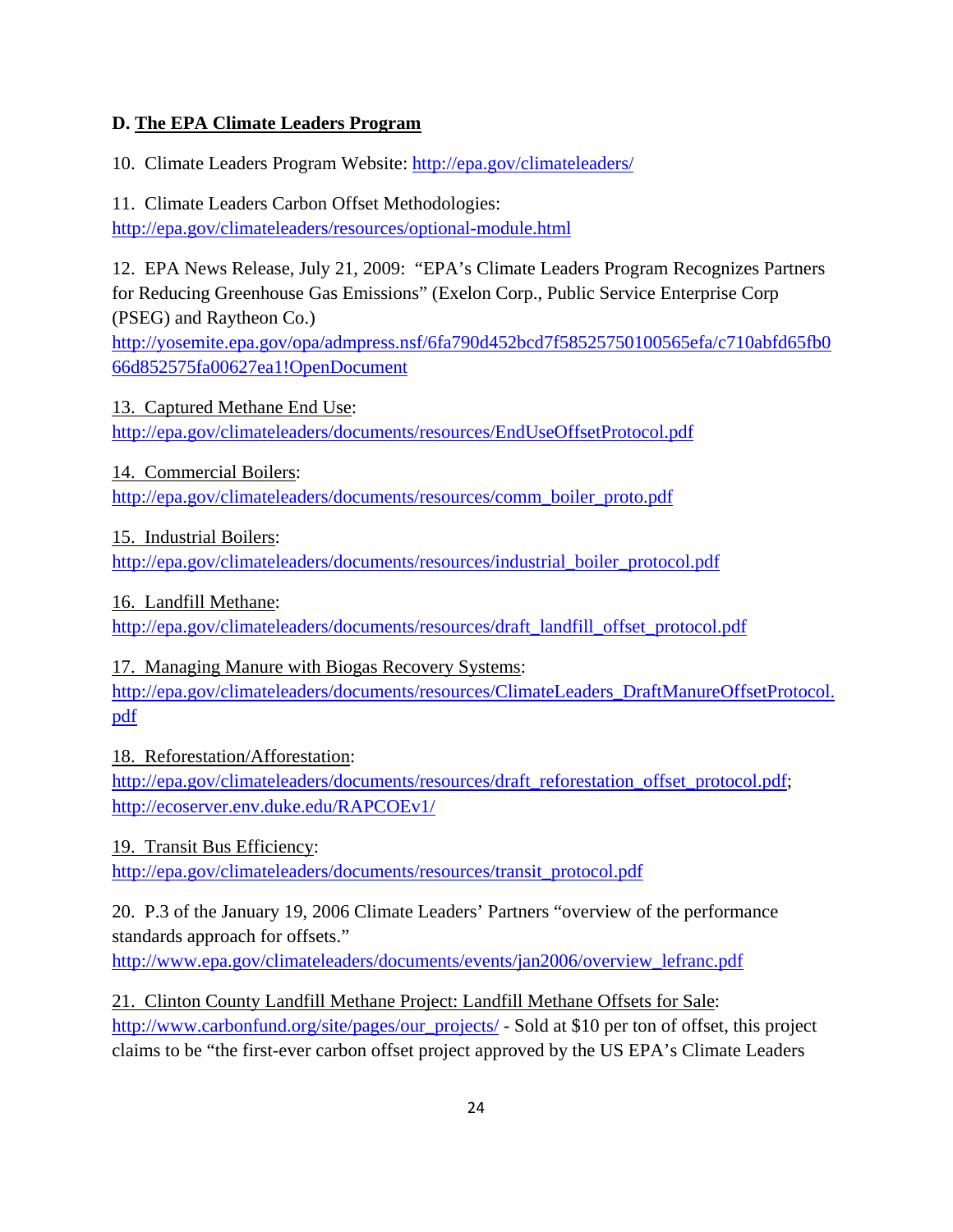Program. Located in Clinton County, NY, this project involves collecting and destroying the greenhouse gas methane.

22. EPA Climate Leaders: Partner and Small Business Network Member Use of Carbon Offsets Using EPA-Approved Methodologies, see

[http://www.epa.gov/stateply/resources/partneruse.html.](http://www.epa.gov/stateply/resources/partneruse.html)

23. EPA Offsets Analysis, March 6, 2009, Bill Irving, Climate Change Division, [http://www.pewclimate.org/docUploads/bill-irving-03-06-09\\_0.pdf](http://www.pewclimate.org/docUploads/bill-irving-03-06-09_0.pdf)

# **E. Three-Regions Whitepaper and Related Materials**

24. Midwestern Greenhouse Gas Reduction Accord, Release of Joint Offset Quality White Paper,<http://www.midwesternaccord.org/news.html>

25. Ensuring Offset Quality – May 2010 (White Paper): [http://www.midwesternaccord.org/News%20Page/Three-](http://www.midwesternaccord.org/News%20Page/Three-Regions_Offsets_Whitepaper%2005_17_10.pdf)[Regions\\_Offsets\\_Whitepaper%2005\\_17\\_10.pdf](http://www.midwesternaccord.org/News%20Page/Three-Regions_Offsets_Whitepaper%2005_17_10.pdf) (see page 11).

# **F. Project Types Selected For Offset Payments May Be Profitable Without Such Payments**

26. Methane Digesters to Help Cut Dairy Emissions 25% by 2020:

[http://apps1.eere.energy.gov/news/news\\_detail.cfm/news\\_id=15685](http://apps1.eere.energy.gov/news/news_detail.cfm/news_id=15685) – "Currently, only about 2% of U.S. dairies that are candidates for a profitable digester are using the technology, even though dairy operations with anaerobic digesters routinely generate enough electricity to power 200 homes."

27. U.S. Agency for Toxic Substances and Disease Registry, Landfill Gas Primer – An Overview for Environmental Health Professionals, Chapter 5, Nov. 2001, available at: <http://www.atsdr.cdc.gov/hac/landfill/html/ch5.html>

28. EPA Landfill Methane Outreach Program PowerPoint, [http://www.epa.gov/statelocalclimate/documents/pdf/lmop\\_overview\\_victoria\\_ludwig.pdf.](http://www.epa.gov/statelocalclimate/documents/pdf/lmop_overview_victoria_ludwig.pdf)

29. EPA "Turning an Asset Into a Liability - A Landfill Gas-To-Energy Project Development Handbook" EPA 430-B-96-0004 - September 1996 (see p. 16).

30. SF Muni Bus Purchase 2007 - [http://www.sfmta.com/cms/mfleet/hybrids.htm.](http://www.sfmta.com/cms/mfleet/hybrids.htm)

# **G. Other Critiques of Offsets**

31. U.S. Government Accountability Office, March 2009 "Observations on the Potential Role of Carbon Offsets in Climate Change Legislation" at p. 12, GAO-09-456T [http://www.gao.gov/new.items/d09456t.pdf.](http://www.gao.gov/new.items/d09456t.pdf)